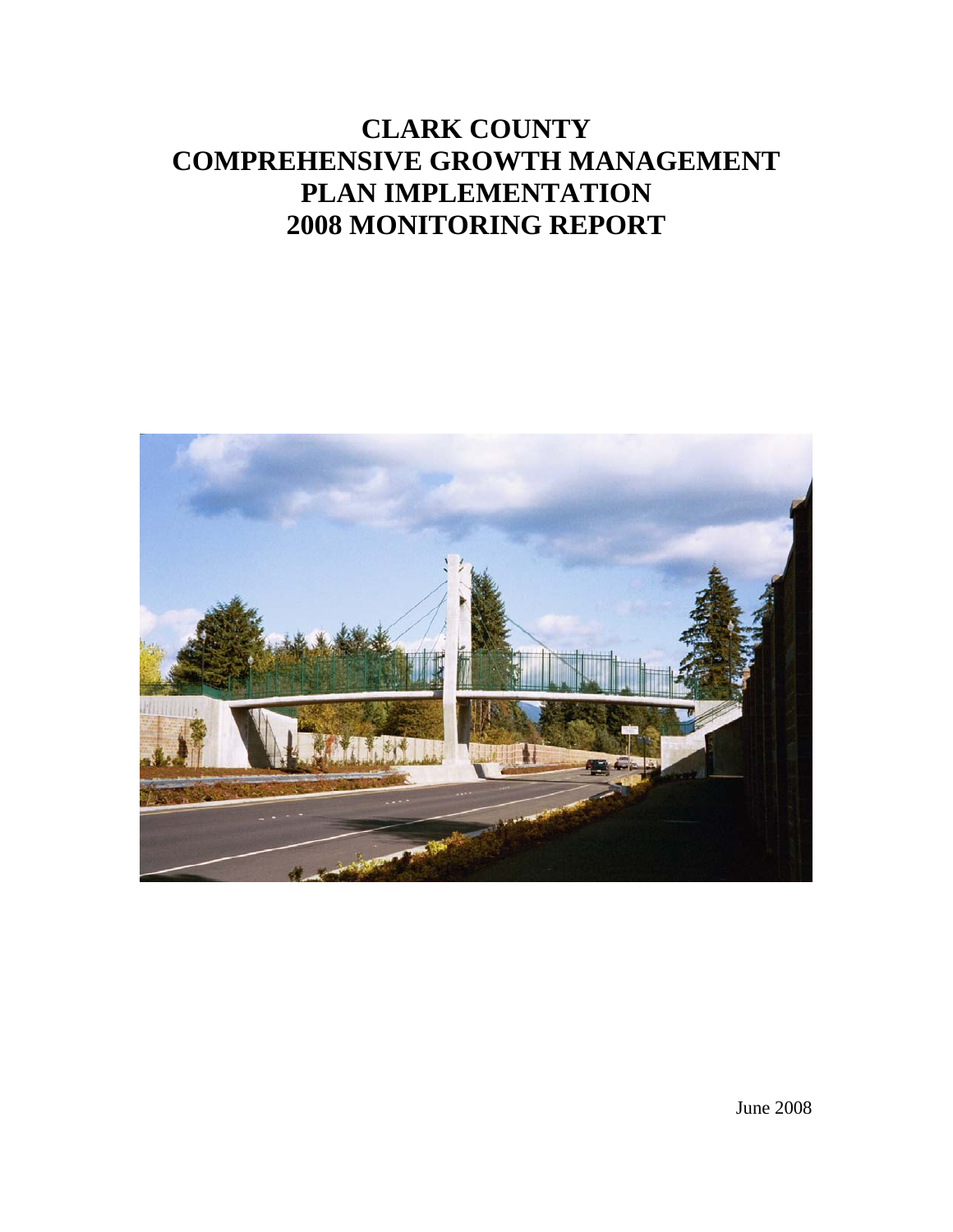# **INDEX**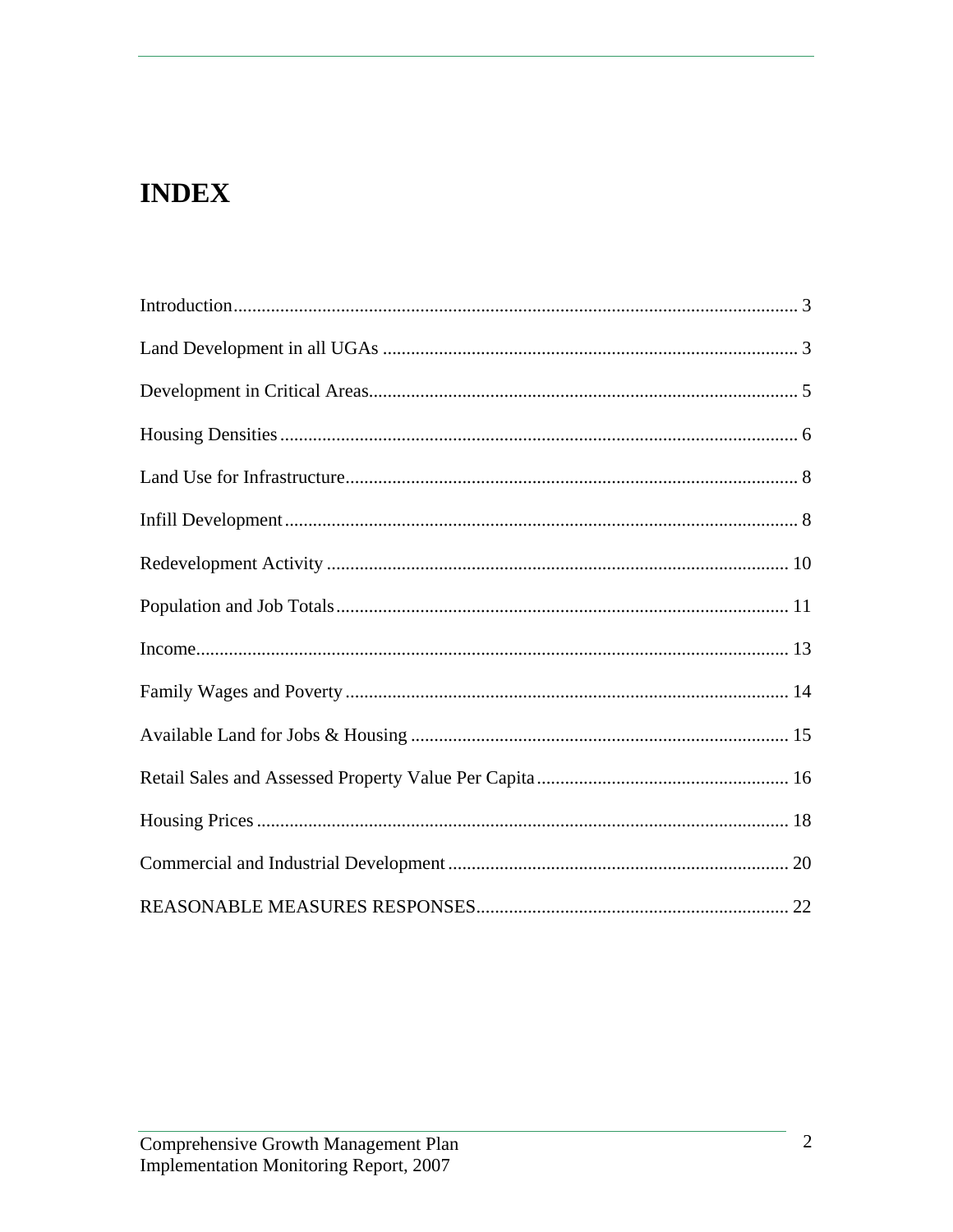# **Introduction**

In September 2007, Clark County adopted the second complete update of its Comprehensive Plan, providing policy guidance for how Clark County grows and provides services through 2024.

The Growth Management Act (GMA) requires the county and its cities to provide sufficient land to accommodate specific population and employment targets. This is the first Plan Monitoring report that evaluates how development is occurring under the 2007 plan. It is a continuation of monitoring indicators in the Buildable Lands Report (BLR), August 2007 (Amended). The report measures a series of basic, quantifiable indicators in Clark County and tracks how they are changing each year. Where possible, the indicators and at least another years worth of data to the existing BLR, and tracked by UGAs.

This monitoring report fulfills the annual data collection requirements as required by RCW 36.70A.215(2)(a). The indicators presented in this report help jurisdictions monitor identified reasonable measures to increase consistency between stated county-wide planning policies, and GMA goals.

# **Land Development in all UGAs**

**INDICATOR:** Estimated amount of gross vacant and underutilized land that has been developed between 2004 and 2007.

# **Background and Relevance**

Determining how much land is available for development and how rapidly it is being developed provides a way of estimating whether there is a sufficient amount of land for future growth. This helps the county identify whether growth under the GMA is actually occurring in areas where it was originally intended. Critical areas are included in the annual analysis to accurately calculate the supply of buildable land without critical areas constraints.

# **Data Collection**

This data is difficult to compare year-to-year converted acres to remaining vacant and underutilized acres. They will not balance, because changes to land use designations and updates to parcels in the Assessor database that could change VBLM classifications such as an increase in the value of underutilized parcels.

Clark County Department of Assessment & GIS use the Vacant Buildable Lands Model (VBLM 2004-2007J) to estimate the amount of gross vacant and underutilized land developed between 2004 and 2007. Please note: # includes non-critical and critical acres. \*Converted to Built includes developed lands, easements, infrastructure, and greenways. ^Mixed Use Acres not included in Residential numbers. This is the best available data that we have to compare year-to-year converted acres to remaining vacant and underutilized acres.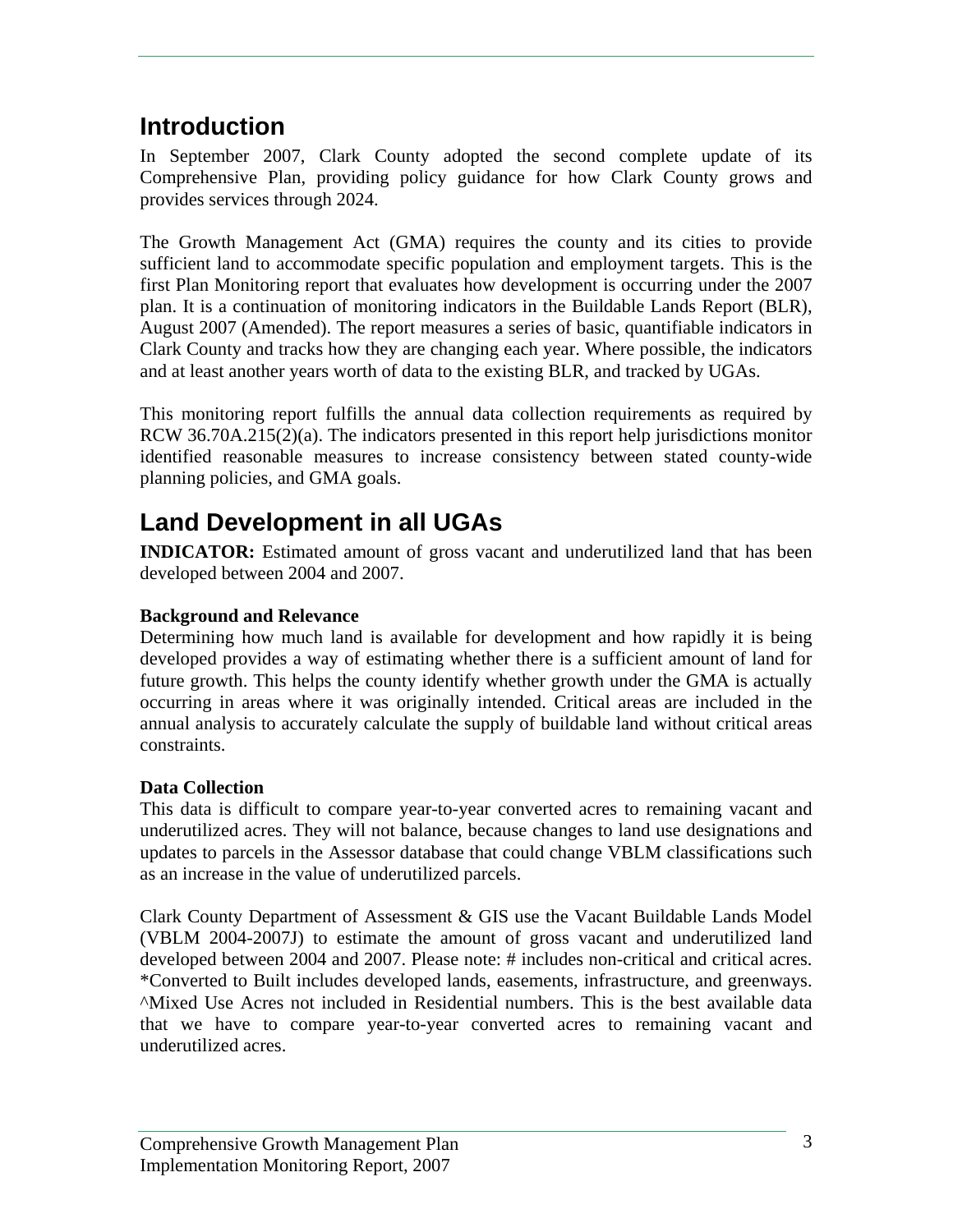Critical Acres – Include wetlands, sensitive fish and wildlife habitat areas, flood prone areas, and geological hazardous areas such as landslide areas, earthquake fault zones and steep slopes.

Percent of Critical Areas Developed – Percent of development that occurred on parcels with some critical area. This type of conversion does not mean development on critical lands, but development on parcels that have critical areas, which could become part of open space areas or green ways.

Table 1 shows the result of the VBLM segmented by residential, commercial and industrial uses. **Table 1** 

| Table 1                                                                 |
|-------------------------------------------------------------------------|
| Vacant and underutilized land developed in Clark County UGAs, 2004-2007 |

|      | Residential             |              |               |                       |                 |                         | <b>Commercial</b> |                  |                  |                 |  |
|------|-------------------------|--------------|---------------|-----------------------|-----------------|-------------------------|-------------------|------------------|------------------|-----------------|--|
|      | Vacant &                |              |               | <b>Critical</b>       |                 | Vacant &                |                   |                  | <b>Critical</b>  |                 |  |
|      | Underutilized Converted |              | $\frac{9}{6}$ | <b>Converted</b>      | $\frac{9}{6}$   | Underutilized Converted |                   | $\frac{0}{2}$    | <b>Converted</b> | $\%$            |  |
| Year | Acres <sup>#^\</sup>    | to Built #** | Converted     | to Built <sup>*</sup> | <b>Critical</b> | Acres <sup>#^</sup>     | to Built $#^*$    | <b>Converted</b> | to Built         | <b>Critical</b> |  |
| 2004 | 15,321.14               | 774.96       | 5.06          | 364.37                | 47.02           | 6,303.07                | 152.79            | 2.42             | 63.50            | 41.56           |  |
| 2005 | 14,723.71               | 1,405.65     | 9.55          | 522.70                | 37.19           | 6,155.62                | 266.50            | 4.33             | 85.15            | 31.95           |  |
| 2006 | 13,318.36               | 1,025.52     | 7.70          | 426.64                | 41.60           | 5,986.68                | 193.95            | 3.24             | 69.43            | 35.80           |  |
| 2007 | 12,556.64               | 598.05       | 4.76          | 237.41                | 39.70           | 5,788.34                | 176.11            | 3.04             | 68.87            | 39.11           |  |
|      | 04-07 Converted         | 3,804.18     | 24.83         | 1,551.12              | 40.77           |                         | 789.35            | 12.52            | 286.95           | 36.35           |  |

|      | <b>Industrial</b>              |                       |           |                       |                 |  |  |  |
|------|--------------------------------|-----------------------|-----------|-----------------------|-----------------|--|--|--|
|      | Vacant &                       |                       |           | <b>Critical</b>       |                 |  |  |  |
|      | <b>Underutilized Converted</b> |                       | $\%$      | Converted             | $\%$            |  |  |  |
| Year | Acres $#$                      | to Built <sup>#</sup> | Converted | to Built <sup>*</sup> | <b>Critical</b> |  |  |  |
| 2004 | 5,690.90                       | 64.05                 | 1.13      | 19.61                 | 30.62           |  |  |  |
| 2005 | 5,545.76                       | 210.33                | 3.79      | 71.84                 | 34.16           |  |  |  |
| 2006 | 4,436.39                       | 220.54                | 4.97      | 47.01                 | 21.31           |  |  |  |
| 2007 | 4,590.64                       | 177.72                | 3.87      | 69.15                 | 38.91           |  |  |  |
|      | 04-07 Converted                | 672.64                | 11.82     | 207.61                | 30.86           |  |  |  |

Source: Clark County Department of Assessment and GIS.

#### **Observations**

- Residential data indicates that during four years 4,175 vacant and underutilized (v.u.) acres converted to built acres, or 27.25 percent. Approximately 1,582 acres of development occurred on parcels with some critical acres that converted to built acres, or 37.89 percent.
- Commercial data during this period shows about 786 vacant and underutilized (v.u.) acres converted to built acres, or 12.47 percent. Also, 281 acres of development occurred on parcels with some critical acres that converted to built acres, or 35.74 percent.
- Industrial data during this period shows about 1,482 vacant and underutilized (v.u.) acres converted to built acres, or 26.04 percent. Also, 781 acres of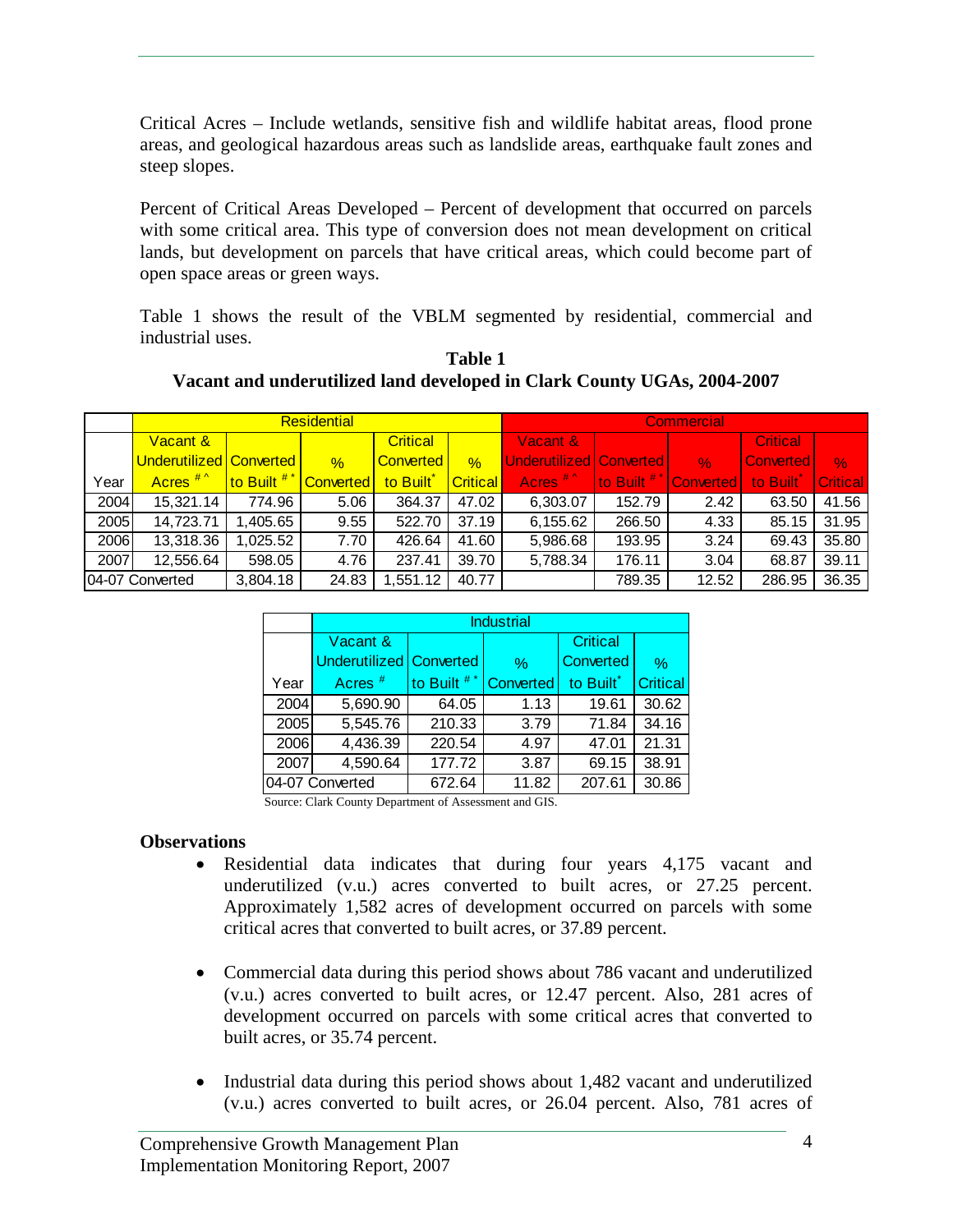development occurred on parcels with some critical acres that converted to built acres, or 52.69 percent.

# **Development in Critical Areas**

**INDICATOR:** Percentage of total development that occurs in areas designated as environmentally critical.

### **Background and Relevance**

Tracking development in critical lands provides an indicator of impacts from growth to the environment and illustrates the general effectiveness of environmental protection measures. It is also an indicator of land demand. When there is a high demand for land, development tends to occur more frequently on areas that are more difficult to develop. The Buildable Lands Report, August 2007 (AMENDED) shows a table for Development on Critical Lands, 2000-2007. Table 2 below adds another year of data.

### **Data Collection**

The critical land coverage in the Vacant Buildable Land model (VBLM) identifies only the critical portion of a parcel and removes it from the inventory. Table 2 illustrates the percent of critical land by UGA that developed on residential, commercial and industrial vacant and underutilized land from 2000 to 2008. The critical layer also includes best available science, new slopes layer and the most recent habitat and species information. For a description of critical acres and percent critical developed see the above discussion in the Land Development in all UGAs.

|                      |                  | <b>Converted Residential Vacant</b> |                  |              | <b>Converted Commercial Vacant</b> |                  |                  | <b>Converted Industrial Vacant and</b> |                  |  |
|----------------------|------------------|-------------------------------------|------------------|--------------|------------------------------------|------------------|------------------|----------------------------------------|------------------|--|
|                      |                  | and Underutilized Land              |                  |              | and Underutilized Land             |                  |                  | <b>Underutilized Land</b>              |                  |  |
|                      |                  |                                     | <b>Developed</b> |              |                                    | <b>Developed</b> |                  |                                        | <b>Developed</b> |  |
|                      | <b>Total</b>     | <b>Total</b>                        | Land             | <b>Total</b> | <b>Total</b>                       | Land             | <b>Total</b>     | Total                                  | Land             |  |
|                      | Land             | Critical                            | <b>Percent</b>   | Land         | Critical                           | Percent          | Land             | Critical                               | Percent          |  |
| <b>UGA</b>           | <b>Developed</b> | Acres                               | <b>Critical</b>  | Developedl   | <b>Acres</b>                       | Critical         | <b>Developed</b> | Acres                                  | Critical         |  |
| <b>Battle Ground</b> | 536.86           | 286.80                              | 53.42%           | 197.02       | 102.52                             | 52.04%           | 42.59            | 37.30                                  | 87.57%           |  |
| Camas                | 925.52           | 474.61                              | 51.28%           | 170.15       | 95.63                              | 56.20%           | 507.29           | 474.56                                 | 93.56%           |  |
| La Center            | 115.86           | 30.69                               | 26.49%           | 29.60        | 13.23                              | 44.70%           | 0.00             | 0.00                                   | $0.00\%$         |  |
| Ridgefield           | 368.52           | 172.20                              | 46.73%           | 68.86        | 34.96                              | 50.77%           | 128.03           | 66.17                                  | 51.68%           |  |
| Vancouver            | 4.078.30         | 1.123.08                            | 27.54%           | 917.39       | 262.10                             | 28.57%           | 859.72           | 249.72                                 | 29.05%           |  |
| Washougal            | 526.31           | 227.96                              | 43.31%           | 39.00        | 3.46                               | 8.86%            | 30.38            | 27.41                                  | 90.24%           |  |
| Yacolt               | 51.46            | 16.16                               | 31.40%           | 1.18         | 0.00                               | $0.00\%$         | 0.00             | 0.00                                   | $0.00\%$         |  |
| <b>Total UGA</b>     | 6.602.83         | 2.331.50                            | 35.31%           | 1.423.20     | 511.90                             | 35.97%           | 1.568.01         | 855.16                                 | 54.54%           |  |

**Table 2 Development of Critical Areas, 2000 – 2008** 

Source: Clark County Department of Assessment and GIS Notes: Data is based on 2004 Adopted UGA (VBLMJ)

### **Observations**

Between 2000 and 2008:

- 6,603 residential acres developed over all of the UGAs.
- 2,331.5 acres of residential development occurred on parcels with some critical areas, or 35.31%.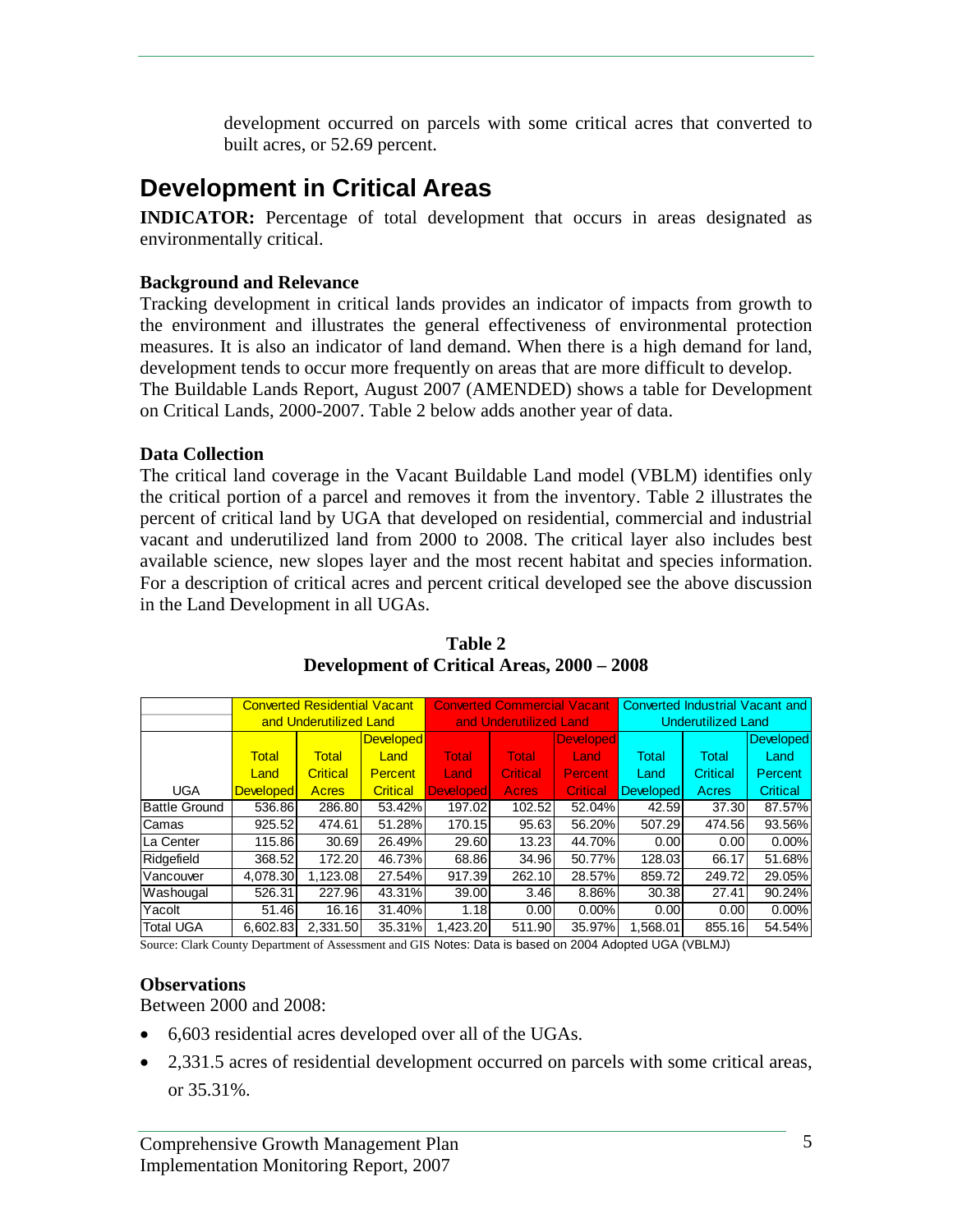- 1,423 commercial acres developed over all of the UGAs.
- 511 acres of commercial development occurred on parcels with some critical areas, or 35.97%.
- 1,568 industrial acres developed over all of the UGAs. 855 acres of industrial development occurred on parcels with some critical areas, or 54.54%.

# **Housing Densities**

**INDICATOR:** The number of housing units per acre of land, and ratio of single family to multi-family units.

# **Background and Relevance**

The county's Comprehensive Plan assumes average residential densities in urban areas would be 8 units per net acre for Vancouver; 6 units per net acre for Battle Ground, Ridgefield, Camas and Washougal; 4 units per net acre for La Center; and no minimum for the town of Yacolt.

# **Data Collection**

Local jurisdictions send monthly new permit data to Clark County. It is processed through Clark County's Geographic Information System (GIS) to link parent parcel serial numbers with new building permits issued to identify parcels within city and urban growth area boundaries, net acreage and critical lands coverage. Table 3 shows the single-family and multi-family units, acres and net density for all jurisdictions in Clark County.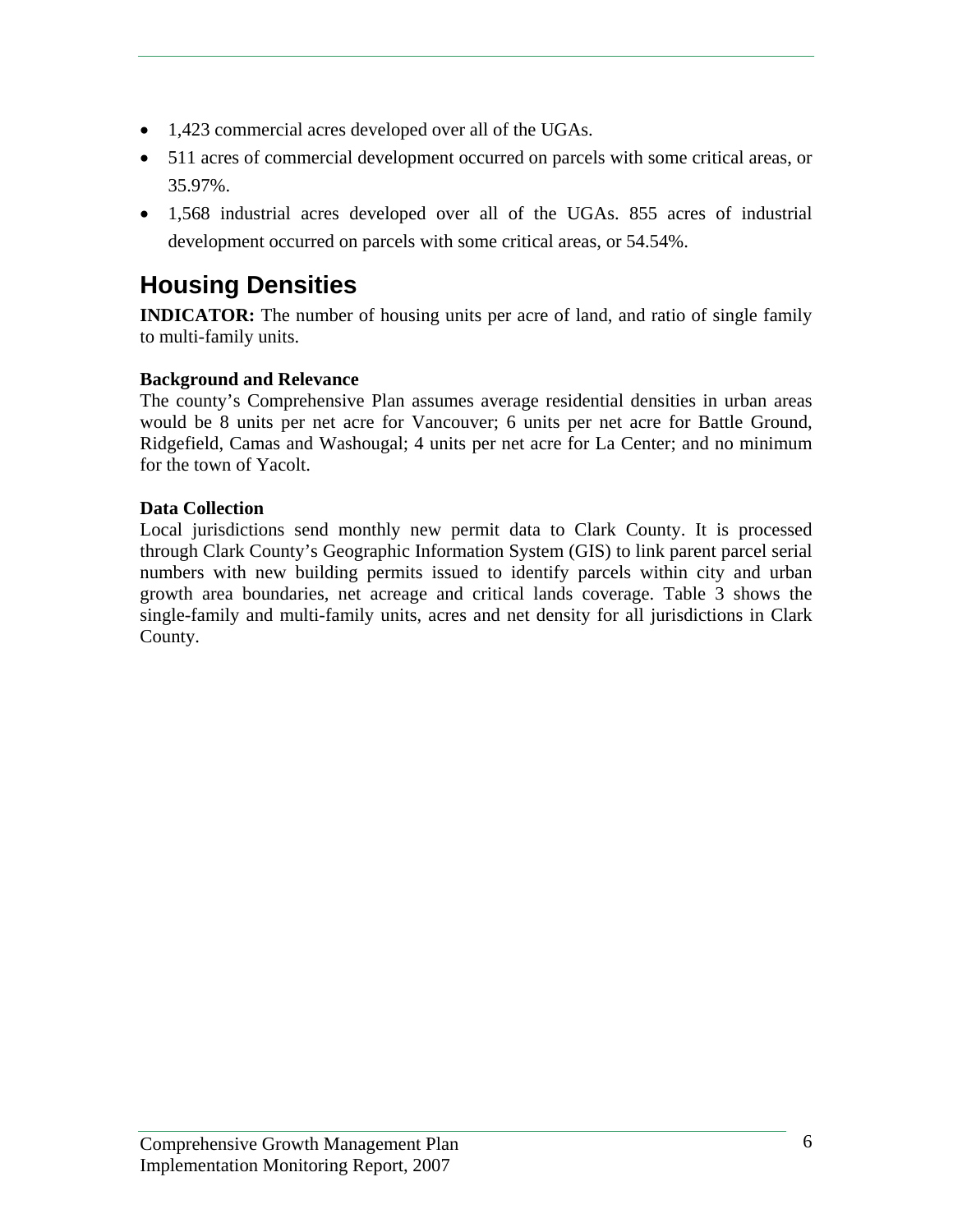**Table 3 Density of new residential development 2007** 

|                                       |       |               | <b>Single Family</b> |          |                |                |                      | <b>Multi-Family</b> |       |                |                    |                    |
|---------------------------------------|-------|---------------|----------------------|----------|----------------|----------------|----------------------|---------------------|-------|----------------|--------------------|--------------------|
| <b>Jurisdiction</b>                   | SFR   | #Units<br>ADU | <b>MOH</b>           | Acres    | Net<br>Density | <b>MFR</b>     | #Units<br><b>DUP</b> | <b>MHP</b>          | Acres | Net<br>Density | Average<br>Density | % Multi-<br>Family |
| <b>Battle Ground</b>                  | 83    | 0             | 0                    | 14.51    | 5.7            | 20             | 0                    | $\mathbf 0$         | 1.31  | 15.3           | 6.5                | 19.4%              |
| Battle Ground UGA                     | 6     | 0             | 0                    | 4.71     | 1.3            | 0              | 0                    | 0                   | 0.00  | 0.0            | 1.3                | 0.0%               |
| Sub Total                             | 89    | 0             | $\overline{0}$       | 19.22    | 4.6            | 20             | 0                    | 0                   | 1.31  | 15.3           | 5.3                | 18.3%              |
| Camas                                 | 103   | 0             | 0                    | 21.25    | 4.8            | 12             | 0                    | $\Omega$            | 2.69  | 4.5            | 4.8                | 10.4%              |
| Camas UGA                             | 0     | 0             | 0                    | 0.00     | 0.0            | $\Omega$       | 0                    | 0                   | 0.00  | 0.0            | 0.0                | 0.0%               |
| Sub Total                             | 103   | 0             | 0                    | 21.25    | 4.8            | 12             | 0                    | 0                   | 2.69  | 4.5            | 4.8                | 10.4%              |
| La Center                             | 13    | 0             | 0                    | 2.30     | 5.7            | 0              | 0                    | 0                   | 0.00  | 0.0            | 5.7                | 0.0%               |
| La Center UGA                         | 1     | 0             | $\overline{0}$       | 1.61     | 0.6            | $\mathbf 0$    | 0                    | 0                   | 0.00  | 0.0            | 0.6                | 0.0%               |
| Sub Total                             | 14    | 0             | $\overline{0}$       | 3.91     | 3.6            | 0              | 0                    | 0                   | 0.00  | 0.0            | 3.6                | 0.0%               |
| Ridgefield                            | 48    | 0             | $\Omega$             | 8.23     | 5.8            | 4              | $\Omega$             | $\Omega$            | 0.23  | 17.4           | 6.1                | 7.7%               |
| Ridgefield UGA                        | 1     | 0             | 0                    | 4.07     | 0.2            | 0              | 0                    | 0                   | 0.00  | 0.0            | 0.2                | 0.0%               |
| Sub Total                             | 49    | 0             | 0                    | 12.31    | 4.0            | $\overline{4}$ | 0                    | 0                   | 0.23  | 17.4           | 4.2                | 7.5%               |
| Vancouver                             | 410   | 4             | 2                    | 48.56    | 8.6            | 427            | 18                   | $\mathbf 0$         | 40.95 | 10.9           | 9.6                | 51.7%              |
| Vancouver UGA                         | 904   | 0             | 0                    | 145.60   | 6.2            | 123            | $\overline{4}$       | 0                   | 3.31  | 38.3           | 6.9                | 12.3%              |
| Sub Total                             | 1.314 | 4             | 2                    | 194.16   | 6.8            | 550            | 22                   | $\mathbf 0$         | 44.26 | 12.9           | 7.9                | 30.2%              |
| Washougal                             | 120   | 0             | 0                    | 24.12    | 5.0            | 144            | 0                    | 0                   | 9.31  | 15.5           | 7.9                | 54.5%              |
| Washougal UGA                         | 0     | 0             | 0                    | 0.00     | 0.0            | 0              | 0                    | 0                   | 0.00  | 0.0            | 0.0                | 0.0%               |
| Sub Total                             | 120   | 0             | $\Omega$             | 24.12    | 5.0            | 144            | 0                    | 0                   | 9.31  | 15.5           | 7.9                | 54.5%              |
| Yacolt                                | 7     | 0             | 0                    | 1.67     | 4.2            | $\mathbf 0$    | $\mathbf{0}$         | 0                   | 0.00  | 0.0            | 4.2                | 0.0%               |
| Yacolt UGA                            | 0     | 0             | 0                    | 0.00     | 0.0            | 0              | 0                    | 0                   | 0.00  | 0.0            | 0.0                | 0.0%               |
| Sub Total                             | 7     | 0             | $\overline{0}$       | 1.67     | 4.2            | 0              | 0                    | 0                   | 0.00  | 0.0            | 4.2                | 0.0%               |
| Clark County (Rural)                  | 300   | 1             | 14                   | 1,632.29 | 0.2            | $\Omega$       | 0                    | 0                   | 0.00  | 0.0            | 0.2                | 0.0%               |
| Sub Total (Cities)                    | 784   | 4             | 2                    | 120.64   | 6.5            | 607            | 18                   | 0                   | 54.50 | 11.5           | 8.1                | 44.2%              |
| Sub Total (UGAs)                      | 912   | 0             | 0                    | 156.00   | 5.8            | 123            | $\overline{4}$       | 0                   | 3.31  | 38.3           | 6.5                | 12.2%              |
| Sub Total (Urban)                     | 1,696 | 4             | 2                    | 276.65   | 6.2            | 730            | 22                   | 0                   | 57.81 | 13.0           | 7.3                | 30.6%              |
| <b>Grand Total</b><br>(Urban & Rural) | 1,996 | 5             | 16                   | 1.908.93 | 1.1            | 730            | 22                   | 0                   | 57.81 | 13.0           | 1.4                | 27.2%              |

Note: This data contains jurisdictional permit information that has a 1-3% error rate for the total number of fully completed permits received

#### **Observations**

In 2007:

- Overall, the UGA's observed a single-family residential density of 5.8 du's/acre.
- City of Vancouver has observed a single-family residential density of 8.6 du's/acre and Vancouver's unincorporated UGA observed a density of 6.2 du's/acre, which is an overall density of 6.8 du's/ acre.
- Based on building permits, Clark County has developed a total of 1,909 acres of single-family residential land in the rural and urban growth areas.
- Overall, the average density for multi-family building permits was 13.0 du's/acre.
- The City of Vancouver achieved a multi-family density of 10.9 du's/acre, with an overall density of 12.9 du's/acre.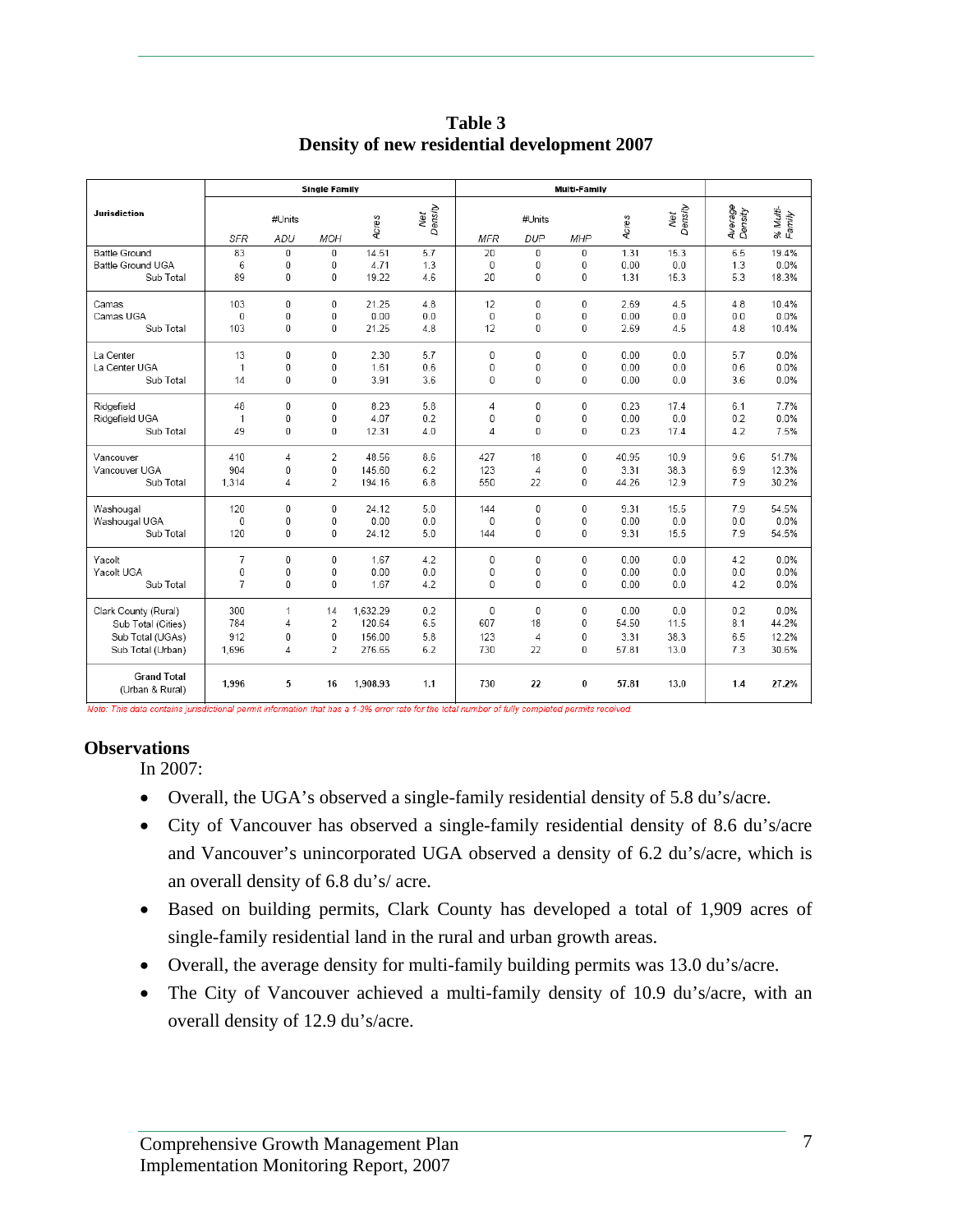# **Land Use for Infrastructure**

**INDICATOR:** Vacant and Underutilized parcels that have converted to built or converted to an easement because they represent actual development.

### **Background and Relevance**

Land used for infrastructure is not available for housing or employment development. It is important to know the amount of available land that will be needed to provide the necessary infrastructure for development. This indicator will help calculate the amount of land needed for growth.

#### **Data Collection**

New infrastructure results are higher than the 2007 Comprehensive Growth Management Plan infrastructure assumption, 27.5 percent for residential development. The 27.5 percent did not include the "private greenways." This new category of land was identified and added to the infrastructure after the 27.5 percent was selected. The 27.5 number is a ten-year average. In the prior ten years, no school lands were purchased in residential comprehensive plan areas.

During the 2006 and 2007 period, two significant land purchases were made that result in a higher percentage of infrastructure developed. 10 acres on school lands were purchased in residential comprehensive plan areas. Of the 100 acres of public land, 40 acres of that was purchased to settle a lawsuit. Dropping these two anomalies would lower the infrastructure percent of developed land from 37.53% to 33.8%. Table 4 shows the results of the Department of Assessment & GIS's infrastructure evaluation from January 1, 2006 to December 31, 2007.

|                                               |              | <b>Percent of</b><br><b>Developed</b> |
|-----------------------------------------------|--------------|---------------------------------------|
| <b>Easements and Infrastructure Breakdown</b> | <b>Acres</b> | <b>Land</b>                           |
| Right of Way                                  | 222.32       | 16.0%                                 |
| Schools                                       | 10.66        | 0.1%                                  |
| Public Land (Except Right of Way)             | 100.32       | 6.9%                                  |
| Greenways (Public and Private)                | 209.6        | 14.5%                                 |
| Total                                         | 542.9        | 37.53%                                |

**Table 4 Infrastructure Summary all UGAs, 2006-2007** 

#### **Observations**

Infrastructure accounted for about 543 acres or 37.5 percent of developed land in all UGAs from January 1, 2006 to December 31, 2007.

# **Infill Development**

**INDICATOR:** The amount of infill development that has occurred from 2004 to 2007.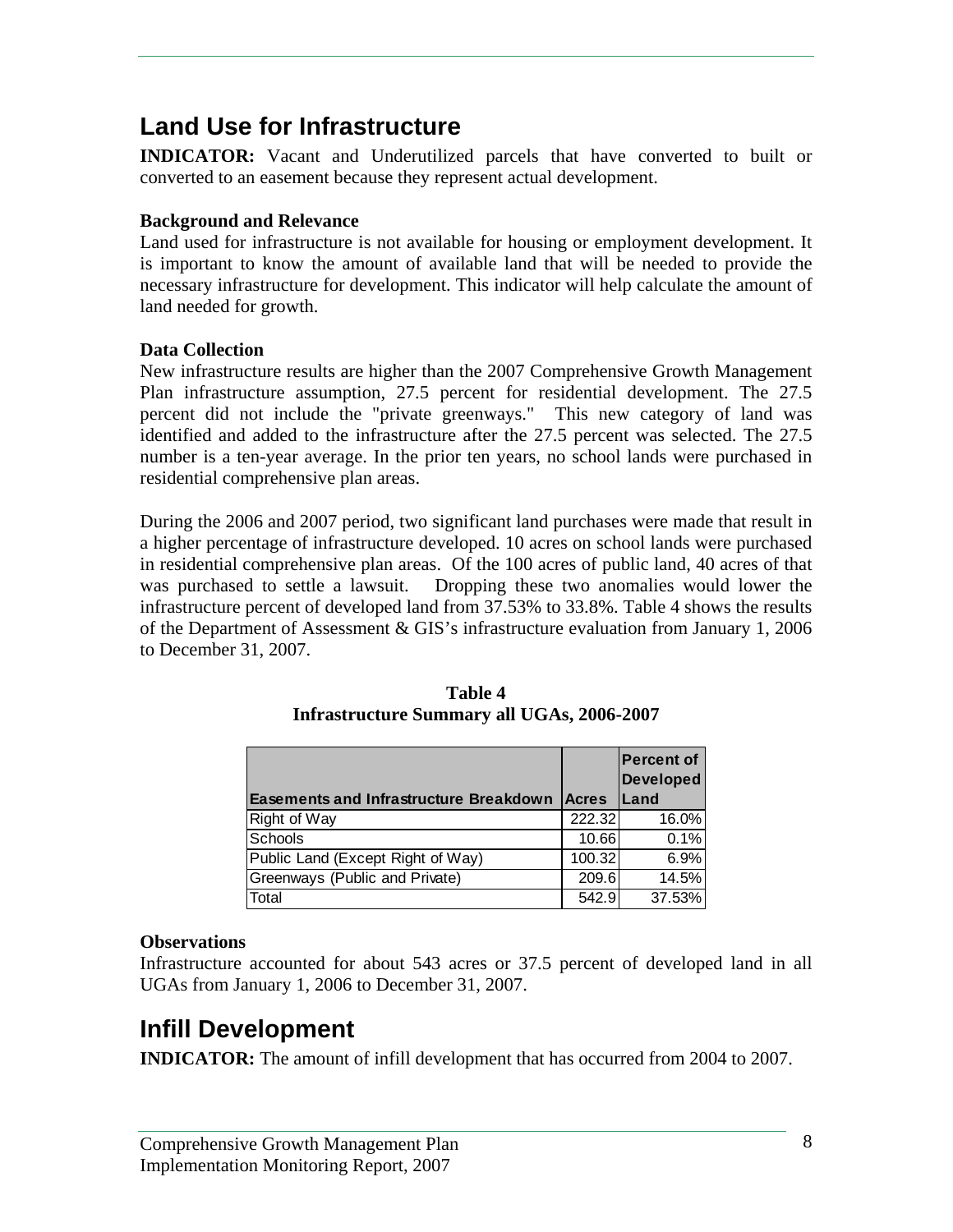#### **Background and Relevance**

In order to achieve the goals of the 20-Year Plan, Clark County and other jurisdictions encourage the use of infill parcels for homes and must ensure that development is compatible with the surrounding neighborhood. Infill is a term used to describe development of parcels that were "passed over" in a first phase of development. Some lots in the urban area were not developed because they continued in rural uses such as horse lots, orchards, etc. Infill development is a strategy for achieving target densities and reducing sprawl.

#### **Data Collection**

Clark County Community Development staff collected permit data from Clark County's Tidemark permit tracking system for infill subdivision and short plat applications. "Short plat" means a division or redivision of land within an urban growth boundary into nine (9) or fewer lots, tracts, parcels, sites or divisions for the purpose of sale, lease or transfer of ownership. The maximum number of lots allowed under a short plat in the rural areas of the county is limited to four (4). "Subdivision" means the division or redivision of land within an urban growth boundary into ten  $(10)$  or more lots, tracts, parcels, sites or divisions for the purpose of sale, lease or transfer of ownership. In the rural area, five (5) or more lots define a subdivision.

Infill short plat and subdivision applications may take more than one year to approve, which will explain why in 2007 one subdivision application was received and eleven subdivisions approved. The data was then categorized and illustrated in Tables 5 and 6.

|                                                                                               | 2004 | 2005 | 2006 | 2007 | <b>Total</b> |
|-----------------------------------------------------------------------------------------------|------|------|------|------|--------------|
| Infill Short Plat Applications Received                                                       |      |      | 16   | 16   | 45           |
| Infill Subdivision Applications Received                                                      |      | 21   | 16   |      | 45           |
|                                                                                               |      |      |      |      |              |
|                                                                                               | 14   | 27   | 32   | 17   | 90           |
| <b>Total Infill Applications Received</b><br><b>Total Short Plat/Subdivision Applications</b> | 111  | 143  | 155  | 105  | 514          |

**Table 5 Infill applications received 2004-2007** 

**Table 6 Infill applications approved 2004-2007** 

|                                       | 2004 | 2005 | 2006 | 2007 | <b>Total</b> |
|---------------------------------------|------|------|------|------|--------------|
| Infill Short Plats Approved           | ⌒    |      |      |      | 14           |
| Infill Subdivisions Approved          |      |      | 15   | 11   | 42           |
| <b>Total Infill Projects Approved</b> | 10   |      | 22   | 15   | 56           |
| <b>Total Number of Lots</b>           | 75   | 88   | 148  | 140  | 451          |
| <b>Average Number of Lots</b>         | 7.5  | 9.8  | 6.7  | 9.3  | 8.1          |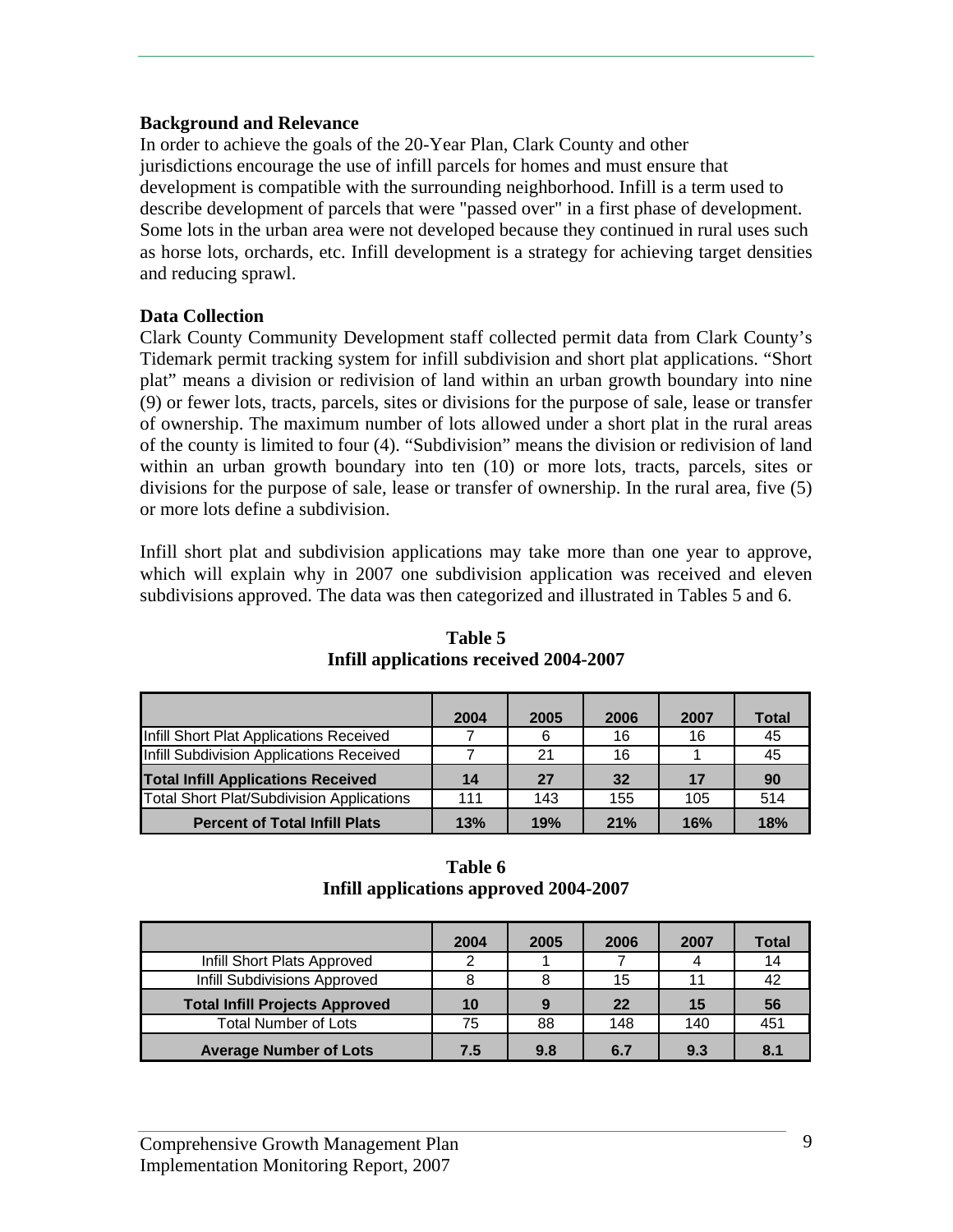### **Observations**

Infill development has increased over the past four years. Almost two-thirds of all infill applications received from 2004-2007 were approved (56 out of 90). In 2006, infill development applications peaked at 32. In 2007, 17 applications were received, which is a 21 percent increase from 2004. The number of infill applications indicates that this strategy to encourage development on passed over property is working.

# **Redevelopment Activity**

**INDICATOR:** Percent of already developed land that is redeveloped.

#### **Background and Relevance**

Property is considered redeveloped when a parcel that is already developed experiences new and/or additional development. Redevelopment is an indicator of economic vibrancy and investment in established urban areas. Redevelopment can also be an indicator of land demand. For example, when there is an abundance of available vacant land, redevelopment on already built land is less likely to occur.

#### **Data Collection**

The Department of Assessment and GIS conducted a study on new households built between January 1, 2006 and December 31, 2007. It looked at two categories of housing: built only and all not vacant. **Built only** includes new households units built on land classified as residential built, residential built acreage (mansions and condominiums), or commercial built, commercial vacant exempt. **All Not Vacant** includes new households on land classified Residential: built, roads and easements, built exempt, mansions and condominiums, vacant exempt, private open space, parks and open space; Commercial: built, and vacant exempt. The analysis below represents the maximum infill of redeveloped land.

Please note that the redevelopment analysis discussed in the Buildable Lands Report, 2007 (Amended) includes Vancouver Downtown. This analysis does not include the Downtown analysis. The prior study included many false positives resulting from the parcel adjustment process. This analysis does not have those same false positives, although housing units appear in unexpected classifications such as parks and open space. Table 7 displays a residential redevelopment analysis for all of the UGA's in Clark County and separately showing the Vancouver UGA between 2006 and 2007.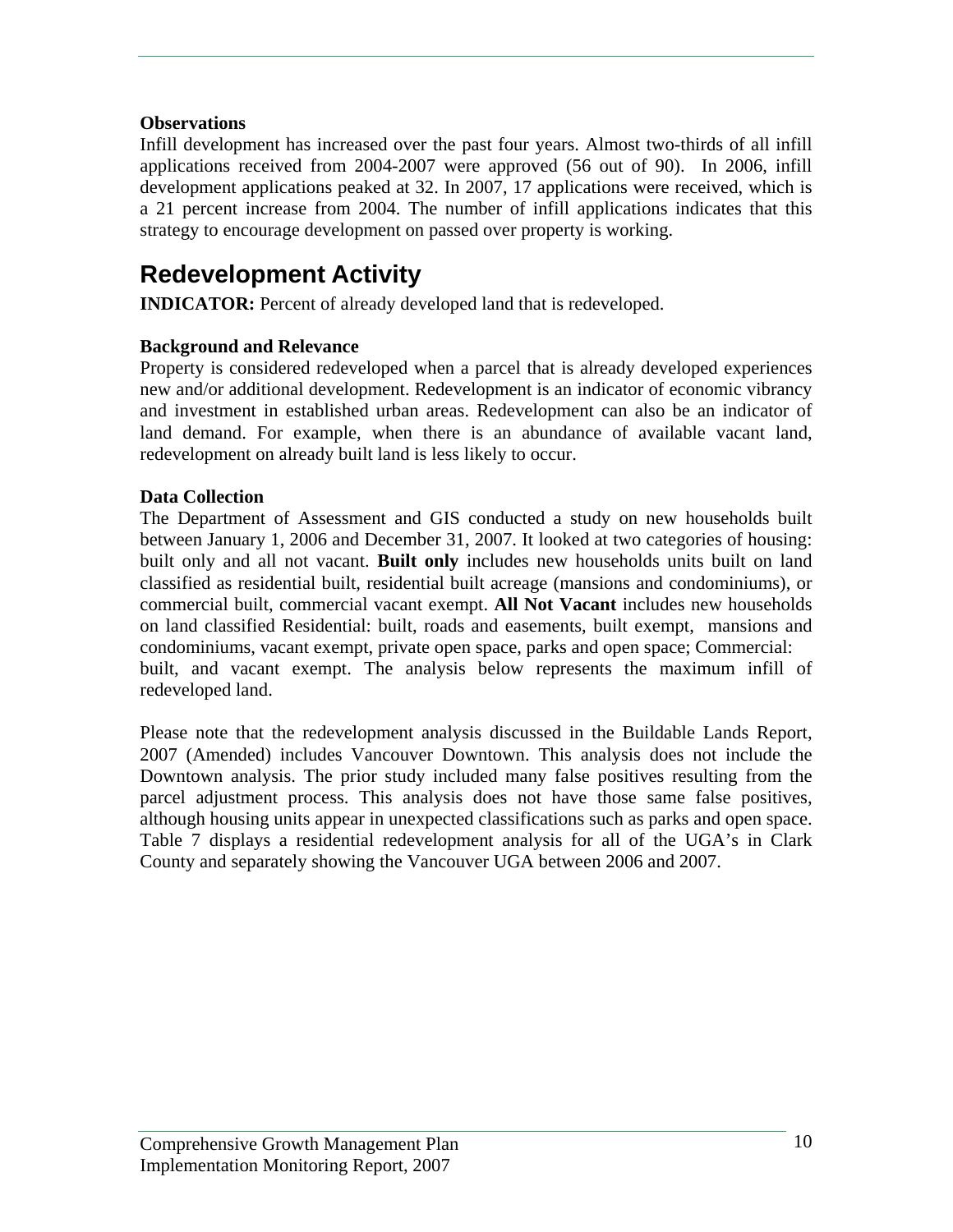| <b>All county UGAs</b>            | <b>New</b>   | <b>Vacant and Underutilized Percent</b> |       |
|-----------------------------------|--------------|-----------------------------------------|-------|
|                                   | <b>Units</b> | <b>New Units Total</b>                  |       |
| All Not vacant classes            | 672          | 5,013                                   | 13.41 |
| <b>Built only Classes without</b> |              |                                         |       |
| <b>Downtown</b>                   | 586          | 4,927                                   | 11.89 |
| <b>Vancouver UGA Only</b>         |              |                                         |       |
| All Not vacant classes            | 492          | 3,509                                   | 14.02 |
| <b>Built only Classes without</b> |              |                                         |       |
| <b>Downtown</b>                   | 488          | 3,505                                   | 13.92 |
| <b>All county UGAs minus</b>      |              |                                         |       |
| <b>Vancouver UGA</b>              |              |                                         |       |
| All Not vacant classes            | 180          | 1,504                                   | 11.97 |
| <b>Built only Classes</b>         | 98           | 1,422                                   | 6.89  |

**Table 7 Residential Redeveloped Analysis, 2006-2007** 

#### **Observations**

The percentage of **new homes built** as redevelopment is in the range of 7 to14 percent. The rate of redevelopment is significantly higher in the City of Vancouver (13.92 vs. 6.89 percent). The existing planning assumption that land will redevelop at 5% is certainly within the ballpark. The **All Not Vacant** percent is well above 5% at 11.97% of redevelopment.

In 2007, VBLM assumptions indicated 69,995 total units would be built in Clark County. An estimated 11,931 units would be built in the City of Vancouver and 23,013 units would be built in Vancouver's UGA. From January 1, 2006 to and December 31, 2007 this study found 4,341 total built units in the Vancouver UGA of which 1,324 units were actually built in the City of Vancouver.

# **Population and Job Totals**

**INDICATOR:** Estimated total population and jobs.

### **Background and Relevance**

Tracking the number of people who live and work in the community is a fundamental measure of how fast the community is growing and what additional land may be needed to accommodate future growth. Comparing the population to the number of jobs is one indication of how well land uses are balanced.

### **Data Collection**

Official population estimates for all cities and counties in the state are produced annually on April 1 by the Washington Office of Financial Management (OFM). Employment estimates were provided by the local office of the Washington Department of Employment Security (ESD). The employment data includes jobs covered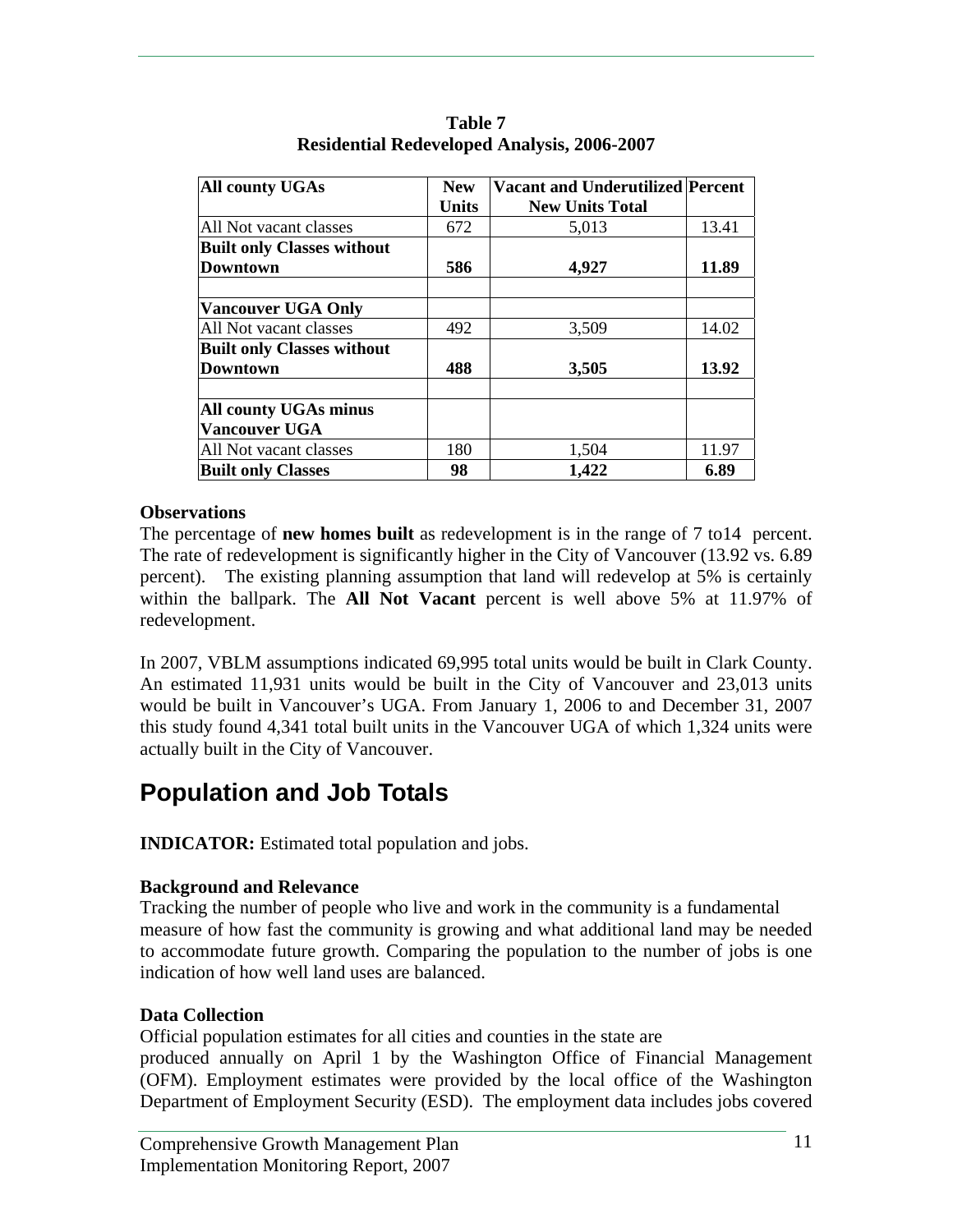by state employment insurance, not including self-employed workers such as those in sales, construction jobs, and home businesses. Table 8 shows the population trends of the cities and unincorporated areas of Clark County from 2000 to 2007, and population projections for 2024. Table 9 illustrates Clark County population and employment patterns from 2000 to 2007. Table 10 demonstrates countywide household employment trends for 2000 and 2006.

| <b>Cities</b>                  | 2000    | 2001    | 2002    | 2003    | 2004    | 2005    | 2006    | 2007    | <b>Adopted</b><br>2024<br>Population<br><b>Allocation</b> | Percent<br>Change<br>2002-2007 |
|--------------------------------|---------|---------|---------|---------|---------|---------|---------|---------|-----------------------------------------------------------|--------------------------------|
| <b>Battle</b><br><b>Ground</b> | 9,322   | 10.040  | 11,110  | 12.560  | 14,220  | 14,960  | 15.810  | 16.240  | 52.974                                                    | 46.17%                         |
| <b>Camas</b>                   | 12,534  | 12,970  | 13,540  | 14.200  | 15,360  | 15,460  | 15,880  | 16,280  | 34,809                                                    | 20.24%                         |
| <b>LaCenter</b>                | 1,654   | 1,735   | 1,805   | 1,855   | 1,990   | 2,095   | 2,315   | 2,440   | 8,008                                                     | 35.18%                         |
| <b>Ridgefield</b>              | 2,147   | 2,175   | 2,145   | 2,185   | 2,195   | 2,630   | 3,225   | 3.680   | 26,032                                                    | 71.56%                         |
| Vancouver                      | 143,560 | 145,300 | 148,800 | 150,700 | 152,900 | 154,800 | 156.600 | 160,800 | 267,928                                                   | 8.06%                          |
| Washougal                      | 8,595   | 8,790   | 9,100   | 9,775   | 10,770  | 11,350  | 12,270  | 12,980  | 23,148                                                    | 42.64%                         |
| Yacolt                         | 1,055   | 1,065   | 1,105   | 1,115   | 1,135   | 1,160   | 1,220   | 1.370   | 1,806                                                     | 23.98%                         |
| <b>Total UGA</b>               | 178,867 | 182,075 | 187,605 | 192,390 | 198,570 | 202,455 | 207,320 | 213,790 | 414,705                                                   | 13.96%                         |
| <b>Rural Area</b>              | 166,279 | 170.430 | 175.710 | 179,825 | 184.650 | 188,955 | 196.090 | 201,135 | 169,605                                                   | 14.47%                         |
| County<br><b>Total</b>         | 345,238 | 352.600 | 363.400 | 372,300 | 383,300 | 391.675 | 403.500 | 415,000 | 584.310                                                   | 14.20%                         |

**Table 8 Estimated Population, 2000-2007** 

Source: 2005 Population and Economic Handbook, Washington State Office of Financial Management, Official April 1, 2007 Estimates. Notes: Total UGA includes a portion of the City of Woodland population that resides in Clark County.

#### **Table 9 Population & Employment, 2002-2007**

| Year | Population | <b>Employment</b> |
|------|------------|-------------------|
| 2002 | 363,400    | 170,100           |
| 2003 | 372,300    | 171,250           |
| 2004 | 383,300    | 181,670           |
| 2005 | 391,675    | 190,170           |
| 2006 | 403,500    | 194,400           |
| 2007 | 415,000    | 199,250           |

Source: OFM and ESD

#### **Table 10 Household employment**

| Year | Occupied<br>Housing<br>Units | Household<br>Population | Persons<br>Per<br>Household | Employment | Jobs Per<br>Household |
|------|------------------------------|-------------------------|-----------------------------|------------|-----------------------|
| 2000 | 127,208                      | 342.194                 | 2.69                        | 170,850    | 1.34                  |
| 2006 | 145,998                      | 409,427                 | 2.80                        | 194,400    | 1.33                  |

Source: American Community Survey, Clark County Data Profile Highlights, 2000 & 2006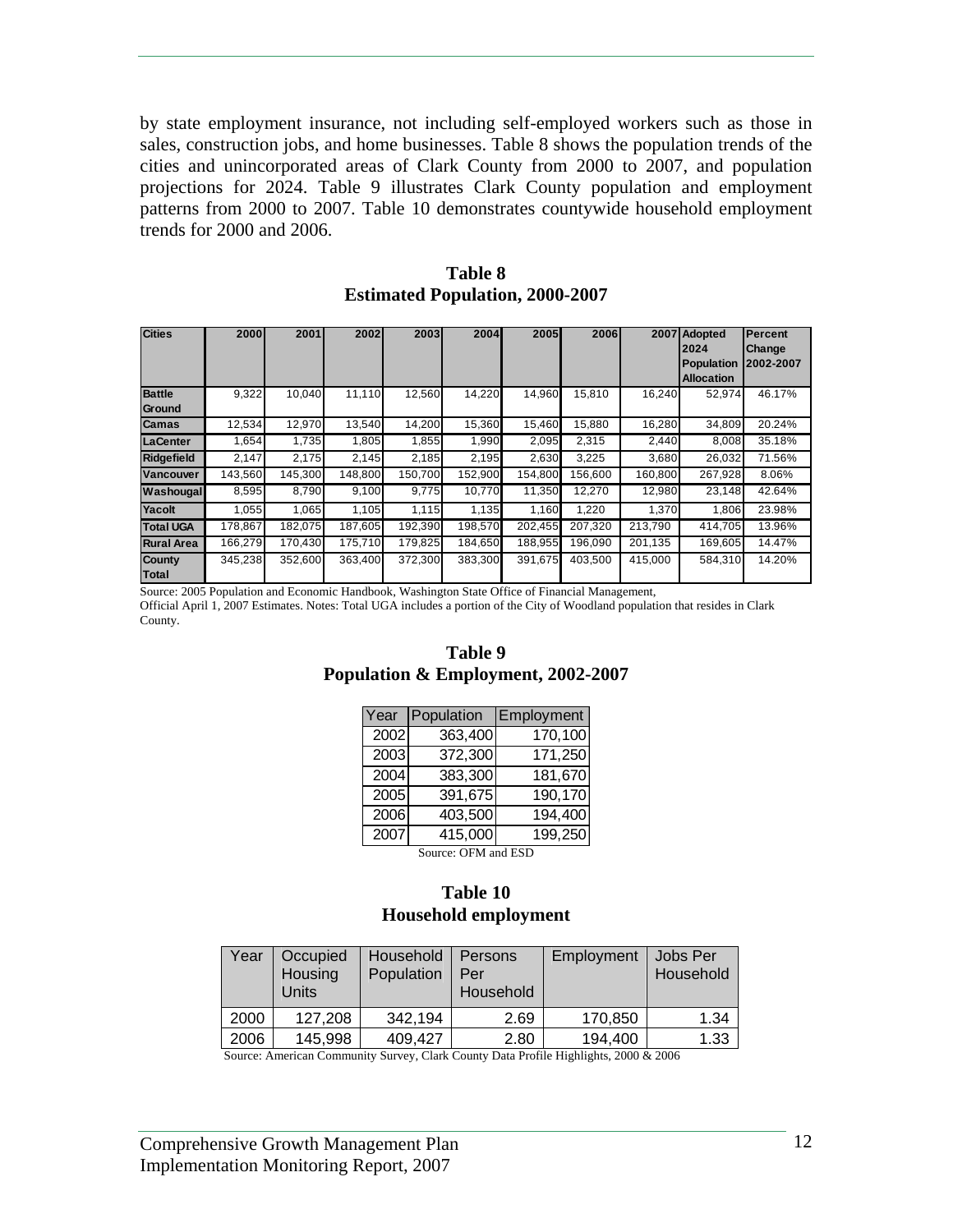#### **Observations**

Estimated population (14.2%) and employment (17.1%) growth rates were slightly different in Clark County for the years 2002-2007, indicating a stable growth pattern. Annually, population grew at 2.8 percent and employment grew at 3.4 percent between 2002 and 2007. During this period, 51,600 jobs were added to Clark County, thus indicating that the county is on target of attaining 138,312 new jobs by 2024.

Employment grew at a higher annual rate than population in Clark County indicating there was an increase in demand for commercial/industrial development during the fiveyear period.

The 2024 population forecast would result in adding 65.7% to the 2001 population over 23 years, for an annual growth rate of 2.86%. Annual growth rate between 2002 and 2007 is 2.8%, which indicates that the county is on target for meeting the 2024 population forecast.

An additional measure of a community's job stability is jobs per household. From 2000 to 2006, the jobs per household remained about the same at 1.3.

# **Income**

**INDICATOR:** Median household income

### **Background and Relevance**

Income is a broad measure of the economic health a community. The amount of money that households have to spend in the community directly relates to economic vitality of that community.

### **Data Collection**

Median household income data for Clark County was obtained from the OFM.

The estimates for Vancouver were calculated by using the percentage difference between Clark County and Vancouver's median household incomes, as reported in the 2000 Census. The median income is the income that falls in the middle of the incomes reported, half of all the incomes fall above and half below. Median household incomes for 2000 to 2005 are estimates, 2006 is a preliminary estimate, and 2007 is a projection. To adjust for inflation all dollars are converted to 2007 dollars, using the Portland-Salem WA-OR Consumer Price Index for Urban Consumers. Table 11 shows the median household income trends for Vancouver and Clark County from 2000-2007.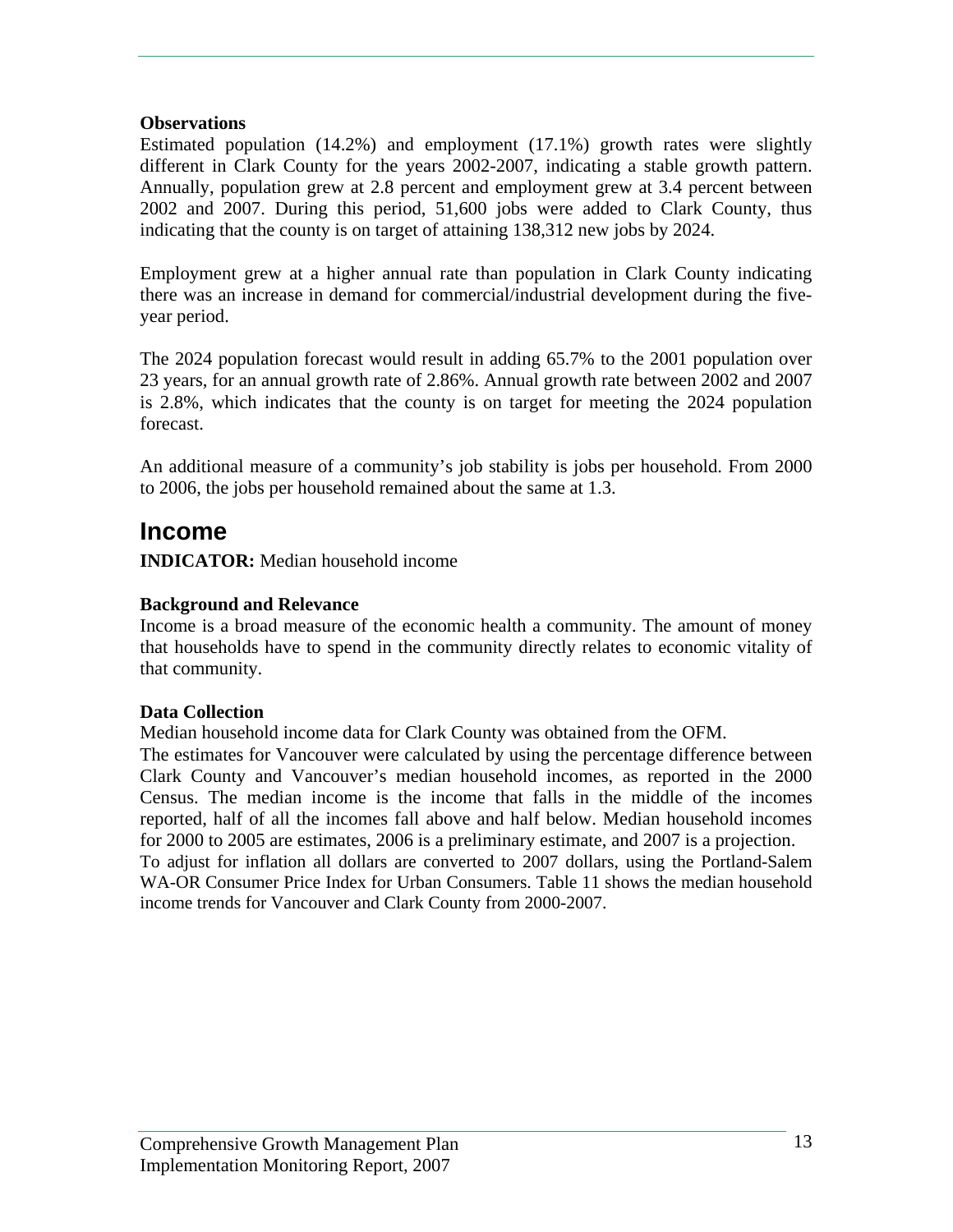

**Table 11 Median household income, 2000-2007** 

Source: Washington State, OFM, Median Household Income Estimates by County: 1989 to 2006 and Projection for 2007

#### **Observations**

Household incomes decreased slightly (adjusted for inflation) between 2000 and 2007. There was no difference in percent change between Clark County as a whole and Vancouver, each decreasing by three- and- a- half percent (3.5%).

# **Family Wages and Poverty**

**INDICATOR:** Family poverty

### **Background and Relevance**

Family income and the number of people in the community who live in poverty relates to local and regional employment opportunities.

### **Data Collection**

Poverty rates were obtained from the US Census Bureau and include data from the 2000 Census and the 2006 American Community Survey. Table 12 illustrates the percentage of Clark County families in poverty for 2000 and 2006. Table 12 illustrates the percentage of Clark County families in poverty for 2000 and 2006. Table 13 illustrates the percentage of Clark County individuals in poverty for 2000 and 2006.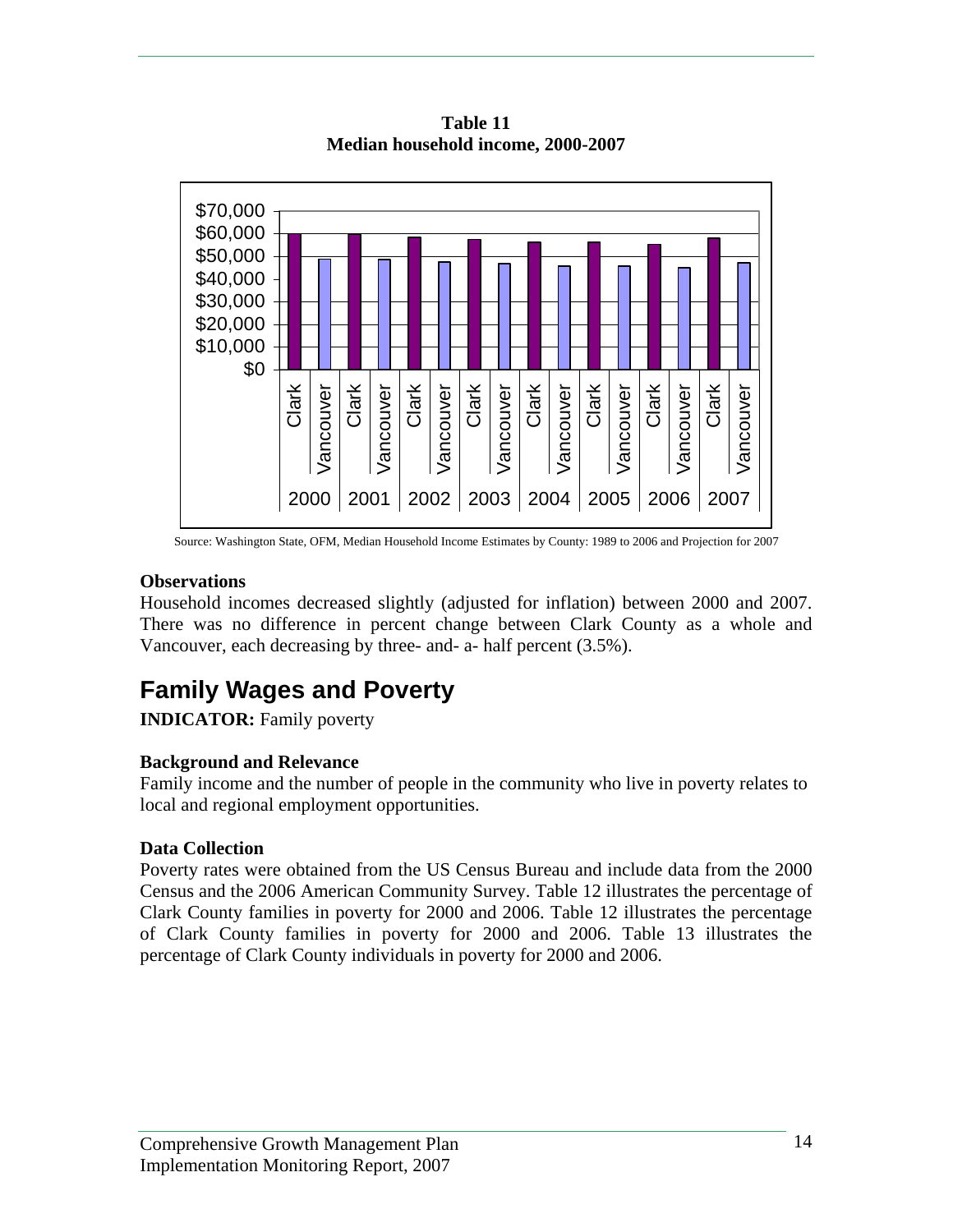|      |                 |                     | <b>Married-</b> |                                    |
|------|-----------------|---------------------|-----------------|------------------------------------|
|      |                 |                     | couple          | Female householder,                |
|      |                 | <b>All families</b> |                 | families no husband present        |
| Year | <b>Subject</b>  |                     |                 | <b>Percent below poverty level</b> |
|      | <b>Families</b> | 7.0%                | 3.7%            | 21.5%                              |
| 2006 | With related    |                     |                 |                                    |
|      | children under  |                     |                 |                                    |
|      | 18 years        | 10.5%               | 5.0%            | 26.8%                              |
|      | <b>Families</b> | 6.9%                | 3.6%            | 24.2%                              |
| 2000 | With related    |                     |                 |                                    |
|      | children under  |                     |                 |                                    |
|      | 18 years        | 10.3%               | 4.8%            | 31.1                               |

**Table 12 Poverty Status for Families in Clark County, 2000 &2006** 

Source: 2006 U.S. Census Bureau, American Fact Finder, Poverty Status for Families. 2000 U.S. Census Bureau, American Fact Finder, Family Status: Poverty Status – Families.

**Table 13 Poverty Status for Individuals** 

|      | <b>Year   Subject</b> | <b>Percent below</b><br>poverty level |
|------|-----------------------|---------------------------------------|
|      | $2006$   Individuals  | 14.6%                                 |
| 2000 | Individuals           | 9.1%                                  |

Source: 2006 U.S. Census Bureau, American Fact Finder, Poverty Status for Individuals. 2000 U.S. Census Bureau, American Fact Finder, Individual Status, Poverty Status - Individuals

#### **Observations**

"Family wage" or "living wage" are terms that relate to the amount of money a family earns compared to the amount of money it takes to support it. More specifically, it is usually calculated from the wage a fulltime worker would need to earn to support a family above the federal poverty line, ranging from 100% to 130% of the poverty measurement. When families fail to make a living wage they can easily fall into poverty. The overall percent of people earning a wage that is below the poverty line for individuals in Clark County increased from 9.1% in 2000 to 14.6% in 2006. Families' percent below the poverty line slightly increased from 6.9% in 2000 to 7.0% in 2006.

# **Available Land for Jobs & Housing**

**INDICATOR:** Change in Land Use Designation

### **Background and Relevance**

Changes in land use designations provide some sense of conversion from one land use to another. Since the adoption of the 2007 20-Year Comprehensive Growth Management Plan some land use changes have been adopted. The table below provides a summary of the changes.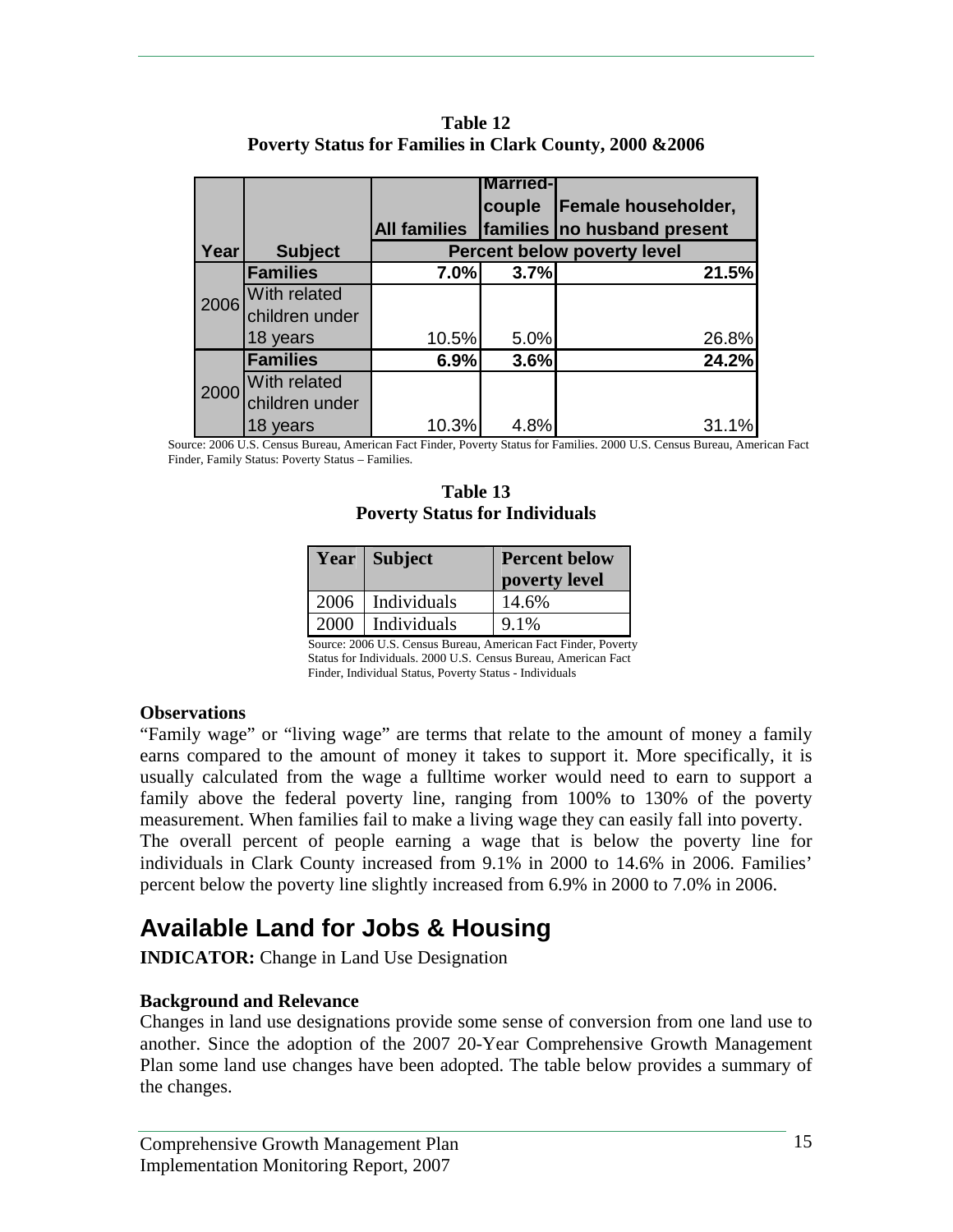### **Data Collection**

Clark County Community Planning Staff tracked land use changes from 2007 and 2008 as part of Clark County's Annual Review and Docket process as shown in Table 14.

| Ordinance      | <b>UGA</b>           | Reason              | To<br>From |                     |             | Acres     |       |
|----------------|----------------------|---------------------|------------|---------------------|-------------|-----------|-------|
|                |                      |                     | CP         | Zone                | CP          | Zone      |       |
|                | Rural                | Annual Review 2006  | <b>IAG</b> | AG-20               | R           | $R-5$     | 18    |
|                | Vancouver            | Annual Review 2007  | INC.       | <b>NC</b>           | EC          | OС        | 2.34  |
|                |                      | Public request to   |            |                     |             |           |       |
| ORD2007-09-13  | Rural                | correct a map error | <b>RCR</b> | $R-5$               | <b>RCR</b>  | $RC-1$    | 16.9  |
|                |                      | Public request to   |            |                     |             |           |       |
|                | <b>Battle Ground</b> | correct a map error | <b>RCR</b> | $R-5$               |             | MX, R1-20 | 29.83 |
|                |                      | Public request to   |            |                     |             |           |       |
|                | Vancouver            | correct a map error | <b>ML</b>  | ML                  | CG, UL      | CH, R1-6  | 50.9  |
|                |                      |                     |            |                     |             |           |       |
|                | Rural                | Annual Review 2008  | IAG        | AG-20               | $\mathsf R$ | $R-5$     | 60.1  |
|                | Rural                | Correct map error   | AG         | AG-20               | R           | $R-5$     | 56.86 |
| Pending Annual | Vancouver            | Annual Review 2008  | <b>IML</b> | ML                  | GC, MU, UL  | CH, MX    | 87.65 |
| <b>Reviews</b> | Vancouver            | Annual Review 2008  | IUL        | R <sub>1</sub> -7.5 | CC          | C-3       | 0.85  |
|                | Vancouver            | Annual Review 2008  | <b>IML</b> | ML                  | CС          | $C-3$     |       |
|                | Vancouver            | Annual Review 2008  | IUL.       | R <sub>1</sub> -6   | MU          | <b>MX</b> | 1.1   |
|                | Vancouver            | Annual Review 2008  | ML, UM     | <b>ML, R-18</b>     | ML, GC      | R-18, CH  | 22.05 |
|                | Vancouver            | Annual Review 2008  | <b>IUM</b> | $R-18$              | GC          | <b>CH</b> | 13.3  |

**Table 14 Land Use changes** 

Source: Clark County Community Planning

| Acreage Totals              | 364.88   |
|-----------------------------|----------|
| Acreage Within Clark County | 420.085  |
| Percentage of Total         | $0.09\%$ |

### **Observations**

Since the 2007 plan adoption 117.97 acres have changed zones, and 246.91 acres are pending. This represents about 1% of the total acreage within Clark County (420,085).

# **Retail Sales and Assessed Property Value Per Capita**

**INDICATOR:** Total taxable retail sales per person, and assessed property value per person.

# **Background and Relevance**

Retail sales and assessed property value per capita are two major sources of revenue for the county. These indicators demonstrate the fiscal health of a community and the availability of funding to pay for services.

# **Data Collection**

Total retail sales for calendar years 2003 - 2007 were obtained from the Washington Department of Revenue (DOR). Total assessed property values for local jurisdictions were obtained from County Assessor's data, and state valuation data was obtained from DOR. Population estimates for per capita calculations were obtained from OFM. To adjust for inflation all dollars are converted to 2007 dollars, using the Portland-Salem WA-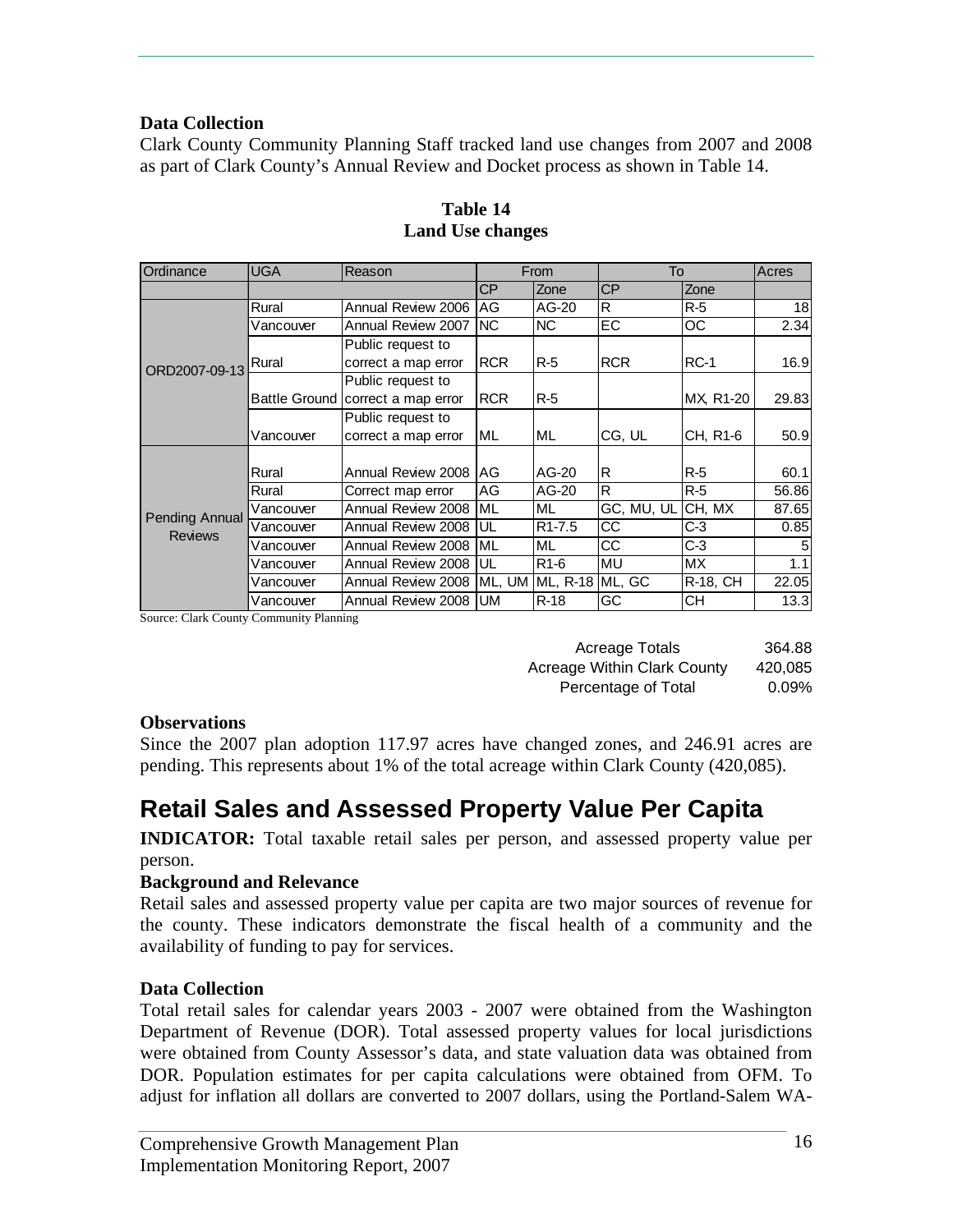OR Consumer Price Index for Urban Consumers. Table 15 provides historic information and a comparison of taxable retail sales per capita for Vancouver, Unincorporated Clark County, and Washington. Table 16 provides historic information and a comparison of assessed property value per capita for Vancouver, Unincorporated Clark County, and Washington.

|                     |          |          |          |          |          | Growth           |
|---------------------|----------|----------|----------|----------|----------|------------------|
|                     | 2003     | 2004     | 2005     | 2006     |          | 2007 2003 - 2007 |
| Vancouver           | \$15,288 | \$15,880 | \$17.055 | \$17,524 | \$16,851 | 10%              |
| Unincorporated      |          |          |          |          |          |                  |
| <b>Clark County</b> | \$7,467  | \$7,964  | \$8,618  | \$8,396  | \$7,660  | 3%               |
| Washington          |          |          |          |          |          |                  |
| State               | \$16,093 | \$16,534 | \$17,374 | \$18,128 | \$18,335 | 14%              |

**Table 15 Taxable retail sales per capita, 2003-2007**

Source: Taxable retail sales from Washington Department of Revenue

http://dor.wa.gov/content/aboutus/statisticsandreports/tid/StatisticsReports.aspx?query=localsalesnaics, U.S. DEPARTMENT OF LABOR, BUREAU OF LABOR STATISTICS, Consumer Price Index Urban

| Table 16                                 |  |  |  |  |  |  |  |
|------------------------------------------|--|--|--|--|--|--|--|
| Total assessed property value per capita |  |  |  |  |  |  |  |

|                     |          |          |          |                                         |                    | Growth           |
|---------------------|----------|----------|----------|-----------------------------------------|--------------------|------------------|
|                     | 2003     | 2004     | 2005     | 2006                                    |                    | 2007 2003 - 2007 |
|                     |          |          |          |                                         |                    |                  |
| Vancouver           | \$72,880 | \$77,165 | \$82,252 |                                         | \$97,582 \$104,571 | 43%              |
| Unincorporated      |          |          |          |                                         |                    |                  |
| <b>Clark County</b> | \$79,466 | \$85,009 |          | \$95,964 \$114,056 \$117,993            |                    | 48%              |
| Washington          |          |          |          |                                         |                    |                  |
| State               |          |          |          | \$123,364 \$116,139 \$123,962 \$138,325 | n/a                | n/a              |

 Source: Clark County Department of Assessment and GIS, and Washington State Department of Revenue; http://dor.wa.gov/content/AboutUs/StatisticsAndReports/stats\_proptaxstats\_Assessor.aspx

#### **Observations**

Tables below show the growth in taxable retail sales and total assessed property value in Vancouver, Unincorporated Clark County, and Washington between 2003 and 2007.

The data shows growth in Vancouver's assessed property value per capita and in retail sales per capita. This may reflect a range of factors, including extensive recent retail and office development, especially in east Vancouver. The high rate of population growth within all of Clark County is also a likely contributing factor. Vancouver is centrally located and is the largest, most populated city in Clark County.

Development in the unincorporated areas of Clark County has also increased, resulting in higher property values there as well. As the population has grown in unincorporated areas, the demand for local services has also grown and these services have primarily been found in Vancouver, increasing the per-person taxable retail sales. The growth in taxable retail sales and assessed property values indicate that Vancouver and Clark County's funding ability is keeping up with the increased demand in services.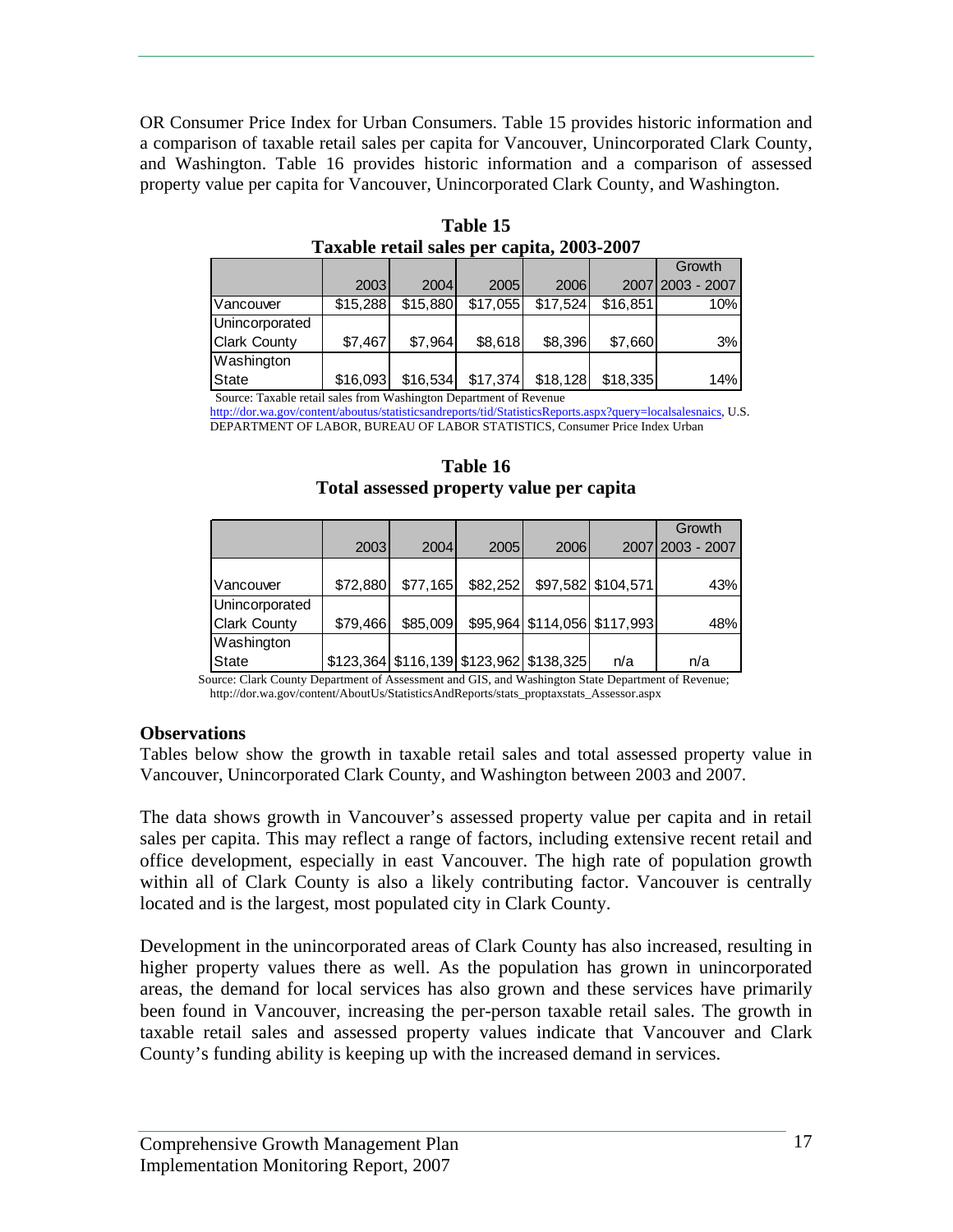# **Housing Prices**

**INDICATOR:** Median home sales

### **Background and Relevance**

The cost of housing is a measure of economic activity, and when compared to incomes, an indicator of livability. The price of housing is an indicator of the ability of individuals and families to invest in their communities and personal futures. Provision of affordable housing for all segments of the community is a goal of the Clark County Comprehensive Plan.

#### **Data Collection**

Washington Center for Real Estate Research/Washington State University. Table 17 shows historic information on median home value for Clark County and Washington.

| Year | <b>Clark County</b> | Washington |
|------|---------------------|------------|
| 2000 | \$147,000           | \$176,300  |
| 2001 | 152,000             | \$179,900  |
| 2002 | \$156,500           | \$188,500  |
| 2003 | \$165,500           | \$203,800  |
| 2004 | \$195,000           | \$225,000  |
| 2005 | \$236,900           | \$260,900  |
| 2006 | \$269,400           | \$293,800  |
| 2007 | \$273,800           | \$309,600  |

#### **Table 17 Median home value**

 Source: Washington Center for Real Estate Research/ Washington State University

### **Observations**

The Washington Real Estate Commission's report, *Washington State's Housing Market: A Supply/Demand Assessment - 3rd Quarter 2007* states that the primary impact on the cooling housing markets in Washington has been reduced level of sales and increases in the absolute number of homes available for sale, not necessarily a decrease in sale prices. The report offers the following summary.

*While responding to the national slowing of the housing market and disruption of mortgage markets, the Washington housing market is one of the brighter spots. Inventories have increased enough to provide greater consumer choice and to stabilize prices, but not enough to force prices into steep declines. Employment remains strong. Overbuilding was never the problem in Washington as it was in markets without growth management restrictions. Interest rates remain affordable, but after the rapid increases in prices in the last two years overall housing affordability remains a significant challenge, especially in the largest urban communities in Western Washington. Affordability, coupled with the inability to predict how consumers will react to*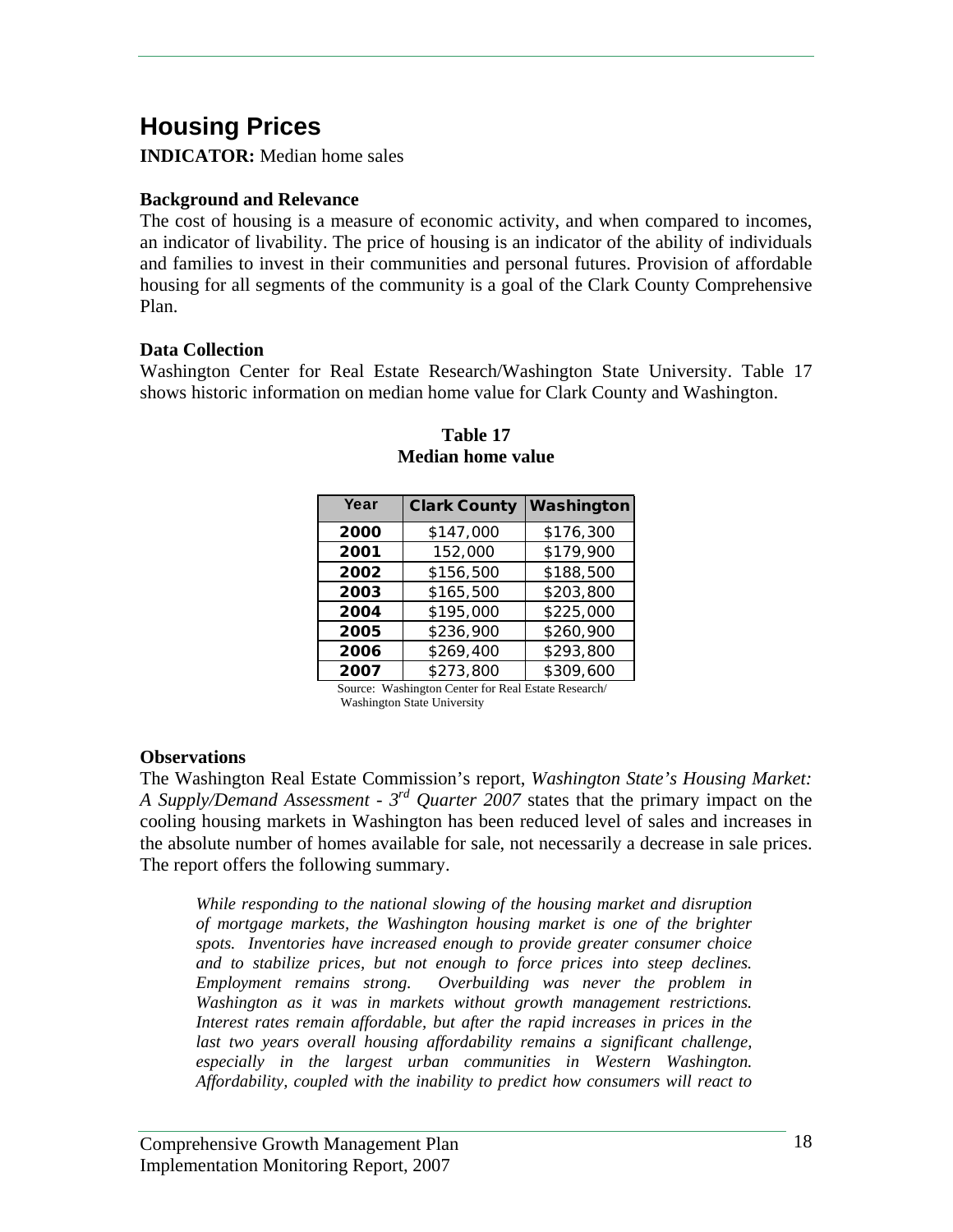*national media allegations that the housing market is in a prolonged free fall, creates an atmosphere where panic decision making could reinforce instability.1* 

The Washington Center for Real Estate Research data shows that between 2000 and 2007, the median home price in Clark County rose from \$147,000 to \$273,800, an increase of 86 percent. Table 17 above shows the median home prices in Clark County and Washington from 2000-2007.

The January 2008 Regional Multiple Listing Service Market Action Report for Clark County compared January 2008 with that of 2007. The report showed a slowdown in overall market activity as new listings decreased 7.2%. Pending sales fell 24.8% and closed sales dropped 30.5%. The drop in closed sales contributed in part to a record-high inventory. At the month's rate of sales, the 4,175 active residential listings would last 17 months.

Using the average sale prices for the twelve months ending in January 2008 compared to the twelve immediately prior, the average sale price appreciated 1% and the median sale price dropped a slight 0.1%. Home sales listed as proposed, under construction or new construction fell 25% (1,449 v. 1,941) in Clark County when comparing 2007 and 2006. However, the average sale price for the group appreciated 6% (\$369,800 v. \$349,800) and the median sale price rose 5% (\$320,000 v. \$303,900).

The Housing Affordability Index measures the ability of a middle-income family to carry the mortgage payments on a median price home. When the index is 100, there is a balance between the family's ability to pay and the cost. Higher indexes indicate housing is more affordable. According to data from the Washington Center for Real Estate Research for the third quarter of 2007, Clark County's Housing affordability index was 92.9, assuming a median family income of \$64,481. However, Clark County's first time buyers housing affordability index for the same period was 56.6. First-time buyer index assumes the purchaser's income is 70% of the median household income (\$45,136) and that they are purchasing homes that are 85% of the area's median price (\$228,990).

The information from the Washington Center for Real Estate Research and the RMLS Market Action Report for January 2008 seems to show that although there is a substantial increase in inventory, prices have not significantly dropped. The median sale prices remain high. This means that more and more people are being priced out of the market, especially first time homebuyers and lower income households.

 $\frac{1}{1}$ <sup>1</sup> Washington State's Housing Market: A Supply/Demand Assessment –  $3<sup>rd</sup>$  Quarter 2007. A report to: Washington Real Estate Commission – Washington State Department of Licensing. Prepared by Washington Center for Real Estate Research. P.11.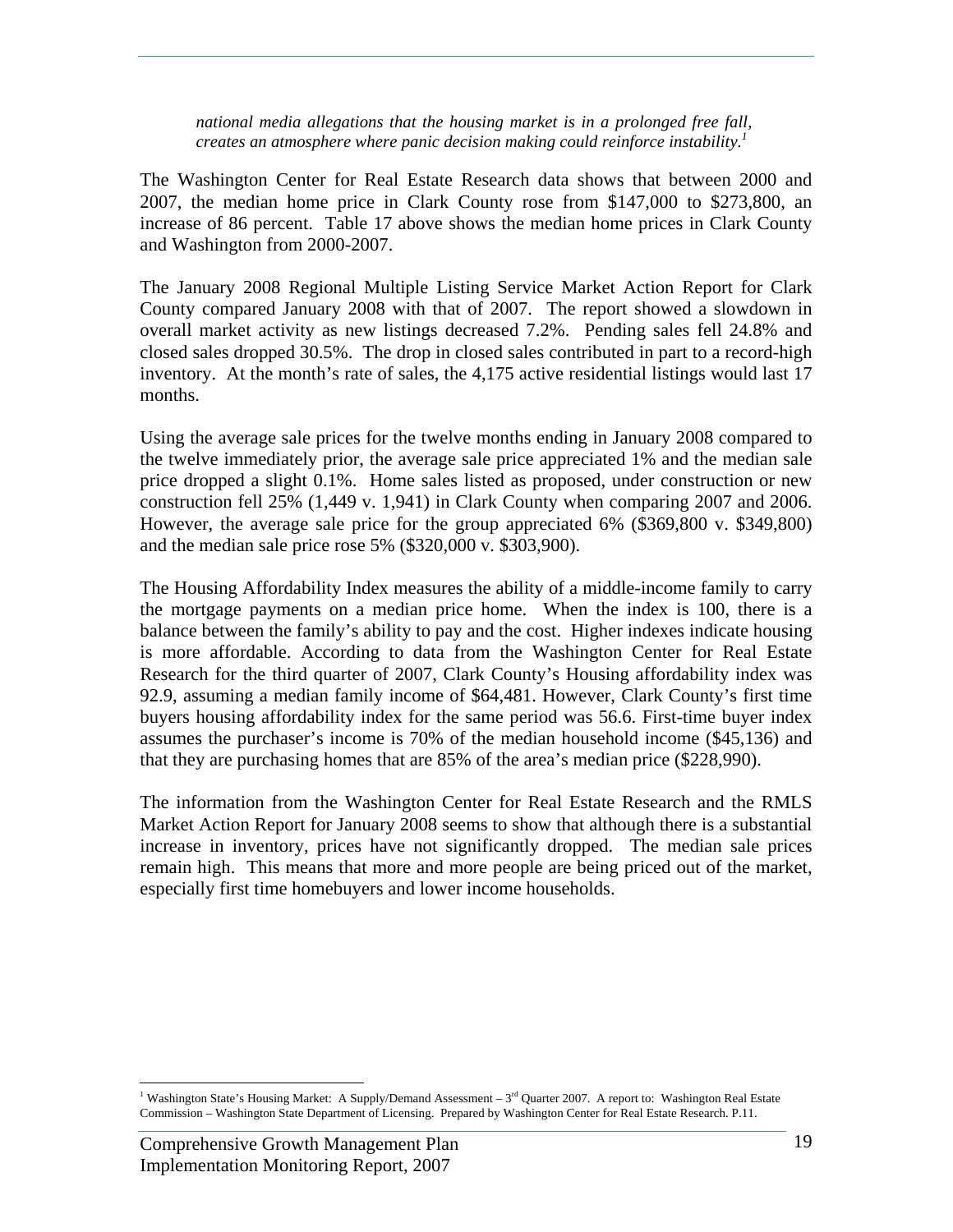# **Commercial and Industrial Development**

**INDICATOR:** Commercial and Industrial development permits.

### **Background and Relevance**

The number of permits is an indicator of potential new jobs; Comprehensive Growth Management Plan assumes 20 employees per commercial acre, and 9 employees per industrial acre.

Note: Employment densities were not tracked for this plan monitoring report, because the data was not accurate enough to calculate employment densities. They will be included in the 2009 plan monitoring report.

#### **Data Collection**

Data on commercial and industrial building permits issued from July 1, 2006 through December 31, 2007 were collected by the Department of Assessment and GIS using Tidemark Advantage coGMA Main permit table. Tenant improvements were excluded unless the improvement resulted in an increase of building square footage. The parcel serial number from each building permit was linked to a GIS coverage to determine the parcel size, geography and critical area. Commercial building permits include commercial, industrial and multi-family development. Table 18 shows the percent of critical areas that are on commercial building permits in Clark County and its UGAs. Table 19 illustrates the percent of critical area on industrial building permits in Clark County and its UGAs.

| <b>UGA</b>           | <b>NUMBER</b>  | <b>ACRES</b> | <b>CRITICAL</b> | <b>PERCENT</b>  |
|----------------------|----------------|--------------|-----------------|-----------------|
|                      | <b>OF</b>      |              | <b>AREAS</b>    | <b>CRITICAL</b> |
|                      | <b>PERMITS</b> |              |                 |                 |
| <b>Battle Ground</b> | 19             | 26.85        | 22.81           | 85%             |
| Camas                | 3              | 5.98         | 0.08            | 1%              |
| <b>La Center</b>     | 1              | 4.41         | 0.33            | 8%              |
| <b>Ridgefield</b>    | 4              | 17.87        | 16              | 90%             |
| <b>Vancouver</b>     | 83             | 292.51       | 81.77           | 28%             |
| Washougal            | n              |              | O               | 0%              |
| <b>Yacolt</b>        | ი              | ი            | 0               | 0%              |
| <b>Total</b>         | 110            | 347.62       | 120.99          | 35%             |
|                      |                |              |                 |                 |
| <b>Rural</b>         | 6              | 218.17       | 173.9           | 80%             |
|                      |                |              |                 |                 |
| <b>County Total</b>  | 116            | 565.79       | 294.89          | 52%             |

### **Table 18 Commercial Building Permits by UGA and Comp Plan Designation**

Note: Acreage for commercial development is in net acres. Model 2007 J is based on building permits issued in commercial areas by comp plan designation.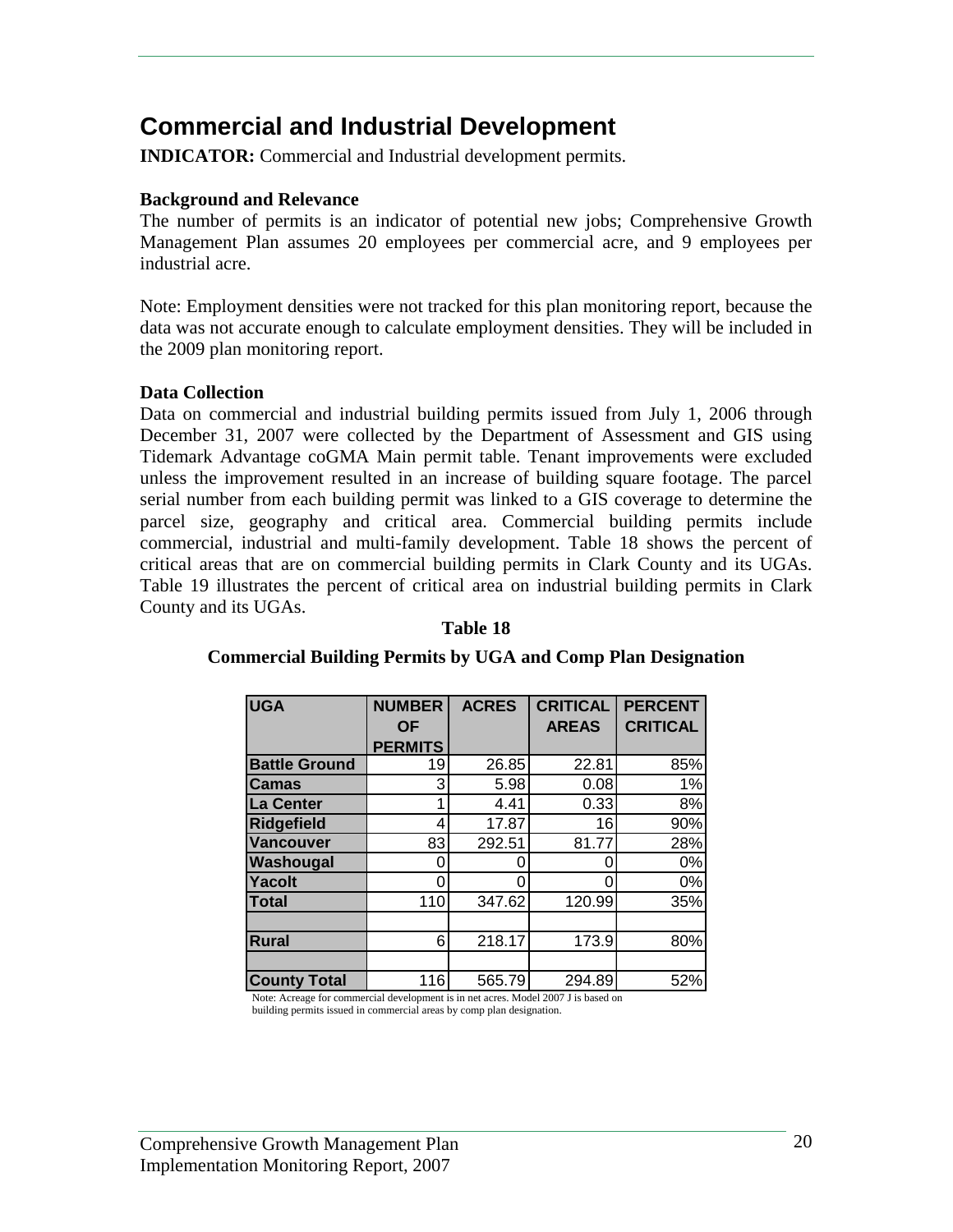#### **Table 19**

| <b>UGA</b>                                                                                               | <b>NUMBER</b><br><b>OF</b><br><b>PERMITS</b> | <b>ACRES</b> | <b>CRITICAL</b><br><b>AREAS</b> | <b>PERCENT</b><br><b>CRITICAL</b> |
|----------------------------------------------------------------------------------------------------------|----------------------------------------------|--------------|---------------------------------|-----------------------------------|
| <b>Battle Ground</b>                                                                                     |                                              | 0            | C                               | 0%                                |
| <b>Camas</b>                                                                                             | O                                            | 0            | 0                               | 0%                                |
| <b>La Center</b>                                                                                         |                                              | C            |                                 | 0%                                |
| <b>Ridgefield</b>                                                                                        | O                                            | 0            | 0                               | 0%                                |
| <b>Vancouver</b>                                                                                         | 22                                           | 93.26        | 29.62                           | 32%                               |
| Washougal                                                                                                |                                              |              |                                 | 0%                                |
| <b>Yacolt</b>                                                                                            |                                              | 0            |                                 | 0%                                |
| <b>Total</b>                                                                                             | 22                                           | 93.26        | 29.62                           | 32%                               |
|                                                                                                          |                                              |              |                                 |                                   |
| <b>Rural</b>                                                                                             | 1                                            | 7.06         | 7.06                            | 100%                              |
|                                                                                                          |                                              |              |                                 |                                   |
| <b>County Total</b><br>Note: Agreege for industrial development is in not earne. Model 2007 Lis begad on | 23                                           | 100.32       | 36.68                           | 37%                               |

#### **Industrial Building Permits by UGA and Comp Plan Designation**

Note: Acreage for industrial development is in net acres. Model 2007 J is based on building permits issued in commercial areas by comp plan designation.

#### **Observations**

From July 1, 2006 to December 31, 2007 116 commercial permits were issued on about 566 acres, and 23 industrial permits on approximately 100 acres. This potentially translates into 11,320 new commercial jobs and 900 new industrial jobs in Clark County.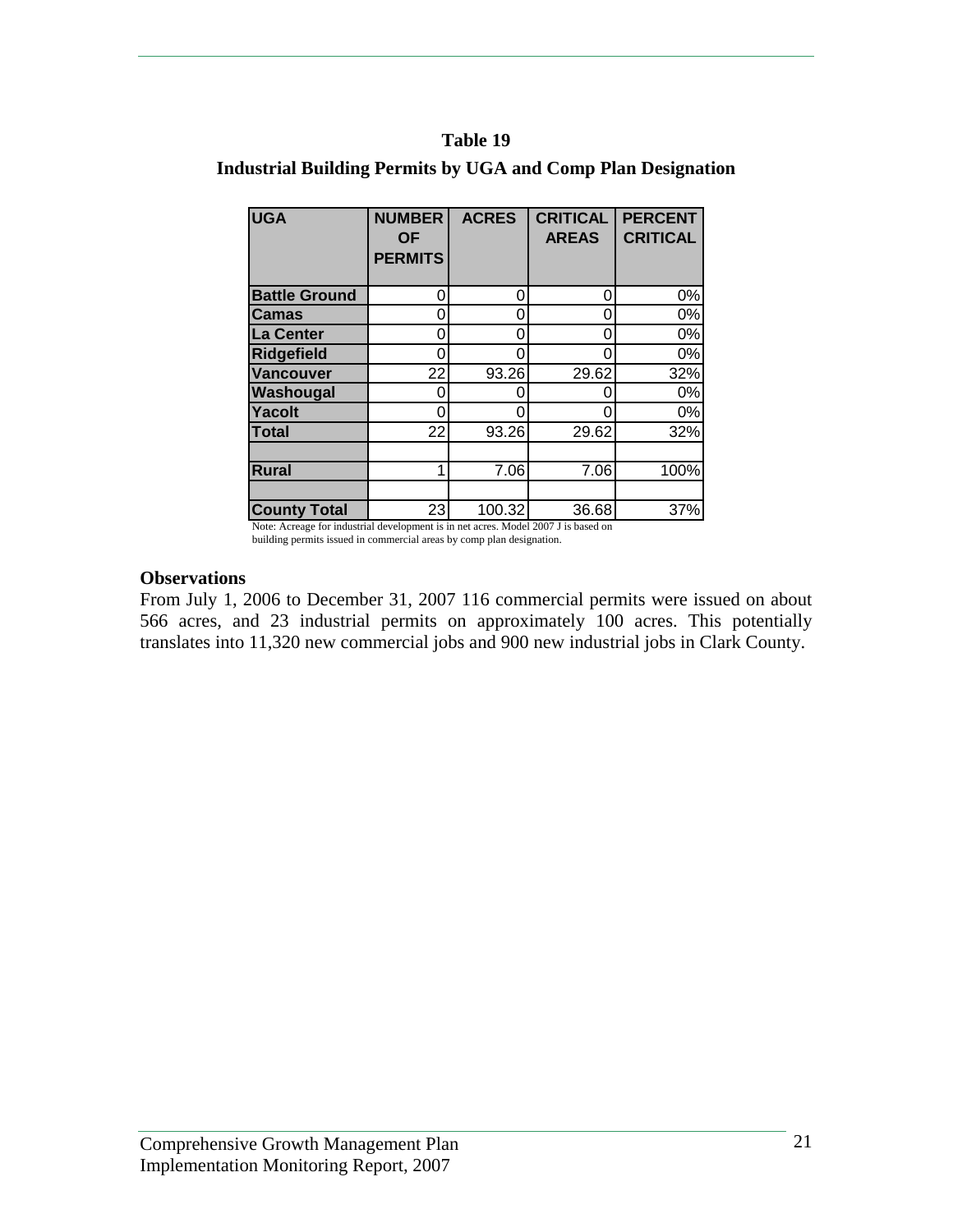# **REASONABLE MEASURES RESPONSES**



Department of Public Works

360.263.7665 · Fax 360.263.7666 · www.ci.lacenter.wa.us **CONTRACTOR** 

419 E. Cedar Ave., Ste. A201 . La Center, WA 98629

May 2, 2008

Mr. Oliver Orjiako, Interim Director Clark County Community Planning 1300 Franklin Street, 3rd Floor Vancouver, WA 98666-9810

RE: 2007 Buildable Lands Report

#### Dear Oliver,

I have reviewed the subject report and have the following comments, none of which require re-analysis of data in my opinion:

- There appears to be a typographical error in Table 1 which lists La Center as having an adopted 2023 population aliocation of 2,713. Our April 1, 2007 population was 2,440. Our projected population is 9,827 by 2024.
- Please note our developed densities within single-family and multi-family zones-4.52 DU/acre and 8.33 DU/acre respectively-meet and exceed adopted standards. It is only in the area of housing split that we fail to meet the required 75:25 split ratio. Subsequently, we have adopted true multifamily zoning.
- Regarding commercial development, we are experiencing considerable reinvestment in local properties although this has not resulted in additional square footage. None of our commercially zoned properties are in an underutilized state. We have no industrially zoned land. I should note a significant local expansion of home occupations, particularly within the professional services sector.

On page 35, you list the following 'reasonable measures':

- Reduce lot size requirements for multi-family developments.
- Make street frontage improvements consistent between single family and multi-family zones.
- Allow manufactured homes on lots smaller than 5 acres.
- Create opportunities for manufactured home parks with design standards. ٠
- Develop PUD, cluster housing and/or townhouse development opportunities.

Our responses were appropriately detailed on page 38 of the document.

I would note that the 'remaining population' identified in Table 28 appears low. By our calculations, we anticipate being able to accommodate an additional population



A CONTRACTOR OF THE STATE OF THE REAL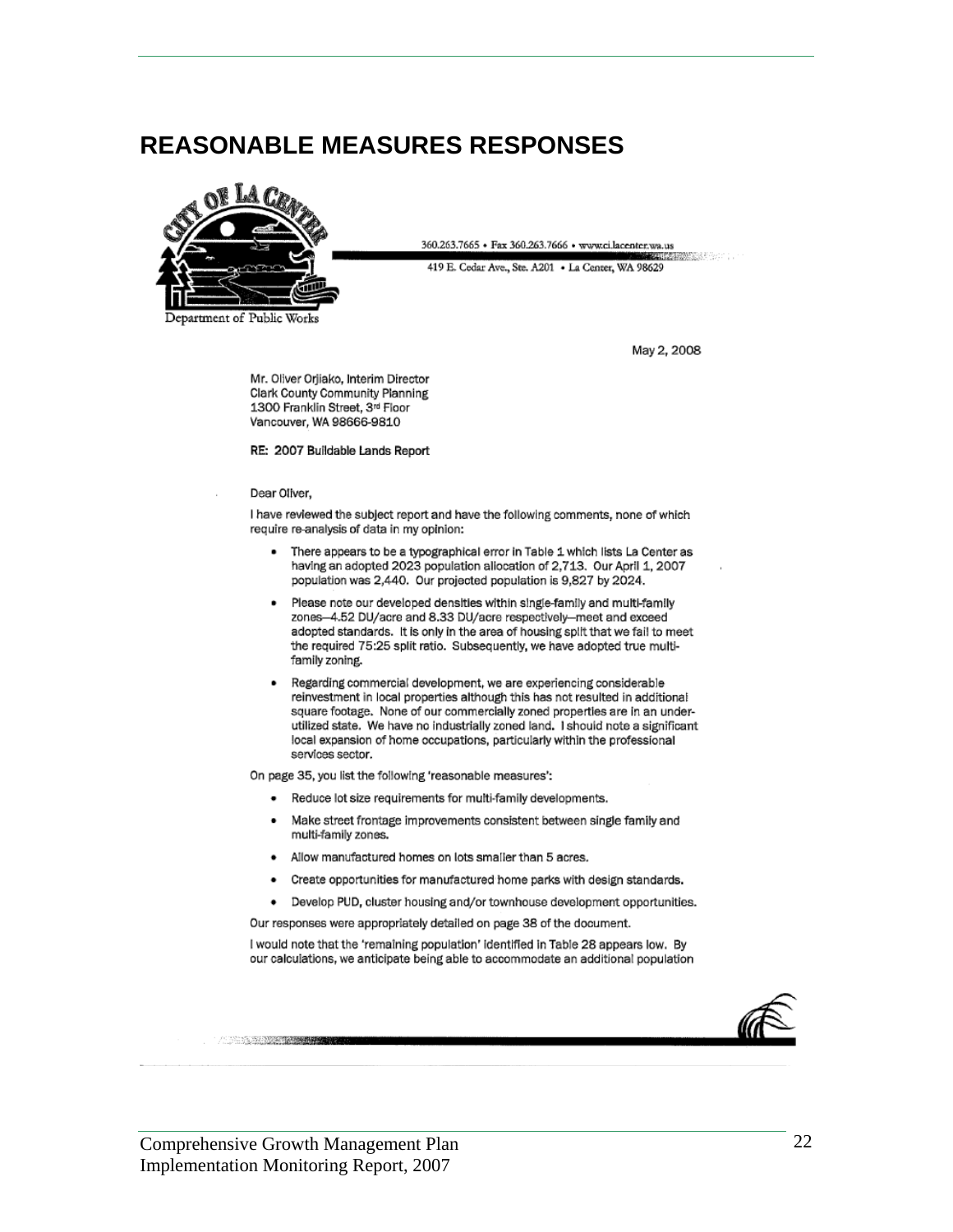of 1,745 for a 2024 total of 9,827. Our capital facilities plans reflect this higher total. Perhaps this is due to our higher than anticipated observed single-family density of 4.52 DU/acre vs. 4.0 DU/acre.

Regarding commercial and industrial job projections, we seem to be within 2% which is well within the margin of error for such calculations.

Thank you for soliciting our input on this important document.

Best regards, Dale Miller

City Planner

C: Mayor Irish<br>Jeff Sarvis<br>Gary Albrecht

V:\Planning\Growth Management\Orjiako re BLR07 080502.doc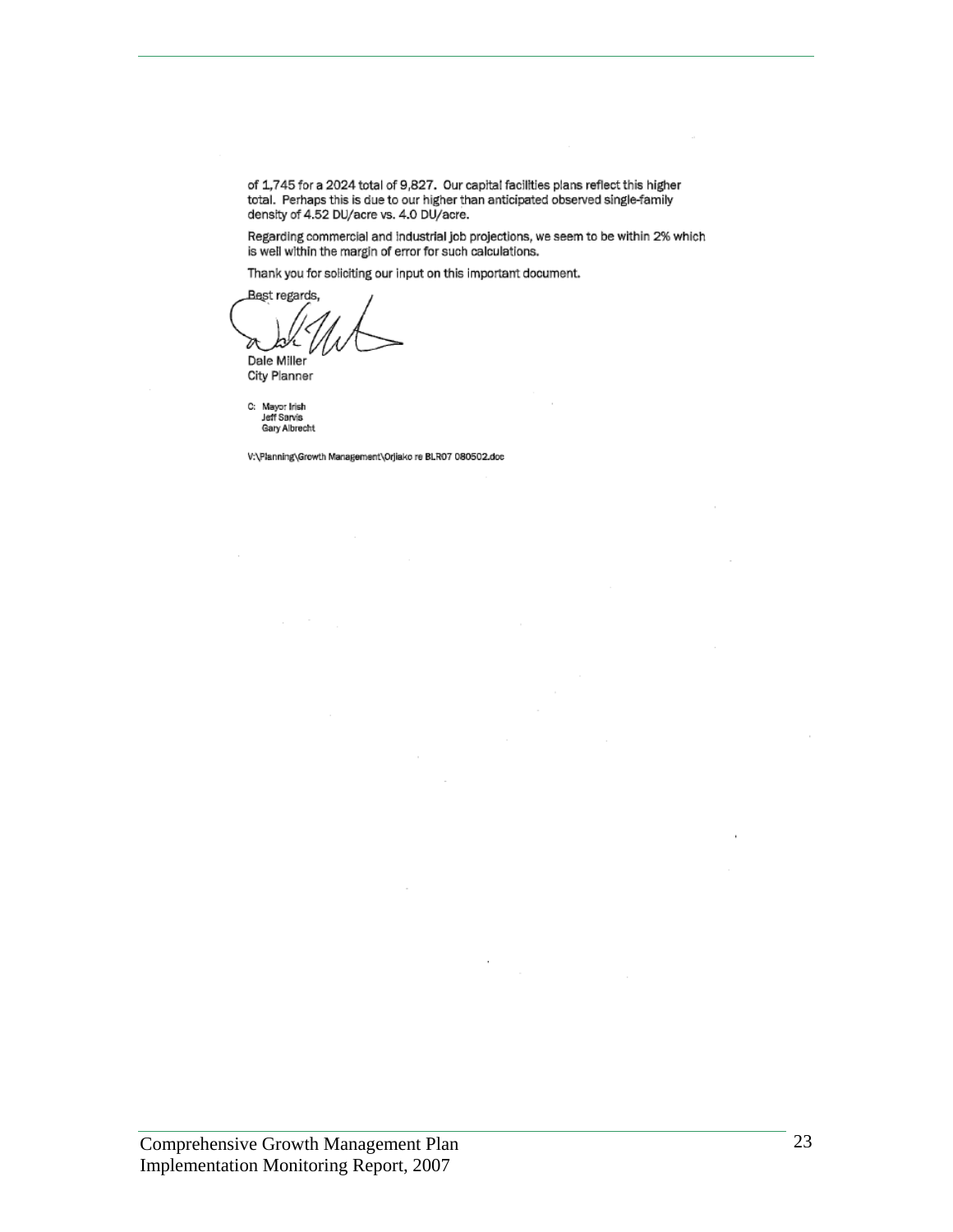

**CITY HALL** 1701 C Street Washougal, WA

98671  $(360) 835-8501$ 

Fax (360) 835-8808

POLICE DEPARTMENT

1320 A Street

Washougal, WA

98671 (360) 835-8701 Fax (360) 835-7559 May 19, 2008

**Clark County** Oliver Orjiako Interim Community Planning Director PO Box 5000 Vancouver, WA 98666-5000

 $RE:$ Amended Buildable Lands Report - 2007

Dear Mr. Orjiako:

A review of the City of Washougal submitted permit data that is included in the residential summary report for 2007 shows an overall average density of 7.9 units per acre for Washougal. This exceeds the adopted six units per net residential acre identified in the Clark County Comprehensive Growth Management Plan 2004-2024.

In addition to the discussion within the 2007 Buildable Lands Report (AMENDED) on page 40 about Ordinance 1547, we would like to emphasize that depending on the size of the parcel, the density of residential could be greater than the maximum density identified in the Monitoring Report. Ordinance 1547 uses a floor area ratio for residential use in the town commercial zones, which encourages high-density housing.

Washougal City Council is considering code amendments, which increase the city's density. Council's action on the proposed code amendments is May 19, 2008. The amendments encourage higher density and a mix of residential uses as follows:

- Removal of the minimum lot area required for townhouse development.  $\bullet$
- $\bullet$ Allowing townhouse and zero lot development in all residential zones that are developed as a PUD
- Reduced setbacks for residential PUD
- $\bullet$ Removal of minimum property size requirements for an infill development

Furthermore, the City is working on sustainable development and review of its current code for barriers as well as discussing opportunities for incentives. I anticipate higher density/compact development will be a priority resulting in code changes that increase density and variety of housing types.

Sincerely,

Janne Boys

Joanne Boys Community Development Director

**FIRE & RESCUE** 1400 A Street Washougal, WA 98671

 $(360) 835 - 2211$ Fax (360) 699-4859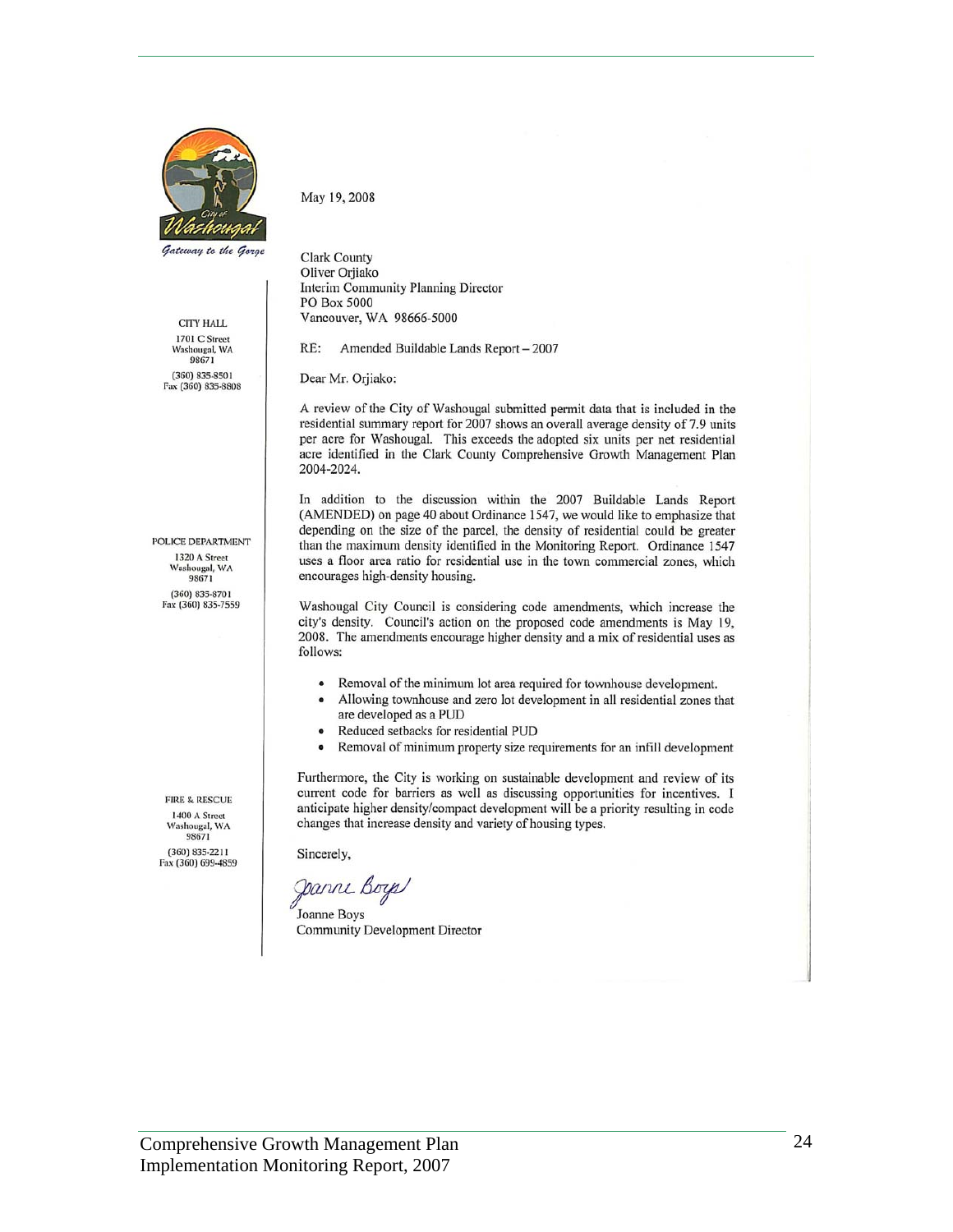

**CITY OF CAMAS** 616 Northeast Fourth Avenue P.O. Box 1055 Camas, Washington 98607 http://www.ci.camas.wa.us

May 22, 2008

Mr. Oliver Orjianko Interim Community Planning Director P.O. Box 9810 Vancouver, WA 98666-9810

RE: Growth Management Plan Monitoring

Dear Oliver,

The City of Camas has reviewed the Buildable Lands Report 2007 and the reasonable measures listed in the same report.

At a quick glance the Buildable Lands Report 20007 would appear to indicate the reasonable measures implemented by Camas may not be achieving the targets intended. That would be a mistake.

A closer look at the Buildable Lands Report 2007 reveals a substantial portion of the building permits issued were on lots created prior to 2004, and/or on lots created prior to annexation into the City. This indicates that the report which accurately reflects building permits issued, is not an accurate and effective tool in evaluating the implemented reasonable measures.

Attached you will find a spreadsheet that analyzes developments processed since 2004 which reflect the actual impact that the implemented reasonable measures are having. The spreadsheet shows development processed by the City under reasonable measures between 2004 and 2007 is achieving a single family/multi-family split of 58% single family and 41% multi-family with a net residential density of 7.12 dwelling units per acre.

Thank you for the opportunity to update you on our continued quest to achieve a shared goal.

rel חול

**Phil Bourquin Community Development Director** 

enclosure

**Building** 

360-834-8860

Administration 360-834-6864

Finance 360-834-2462

Library 360-834-2262 360-834-4692

Fire

Police **Public Works** 360-834-4151 360-834-3451 **Parks & Recreation** 360-834-7092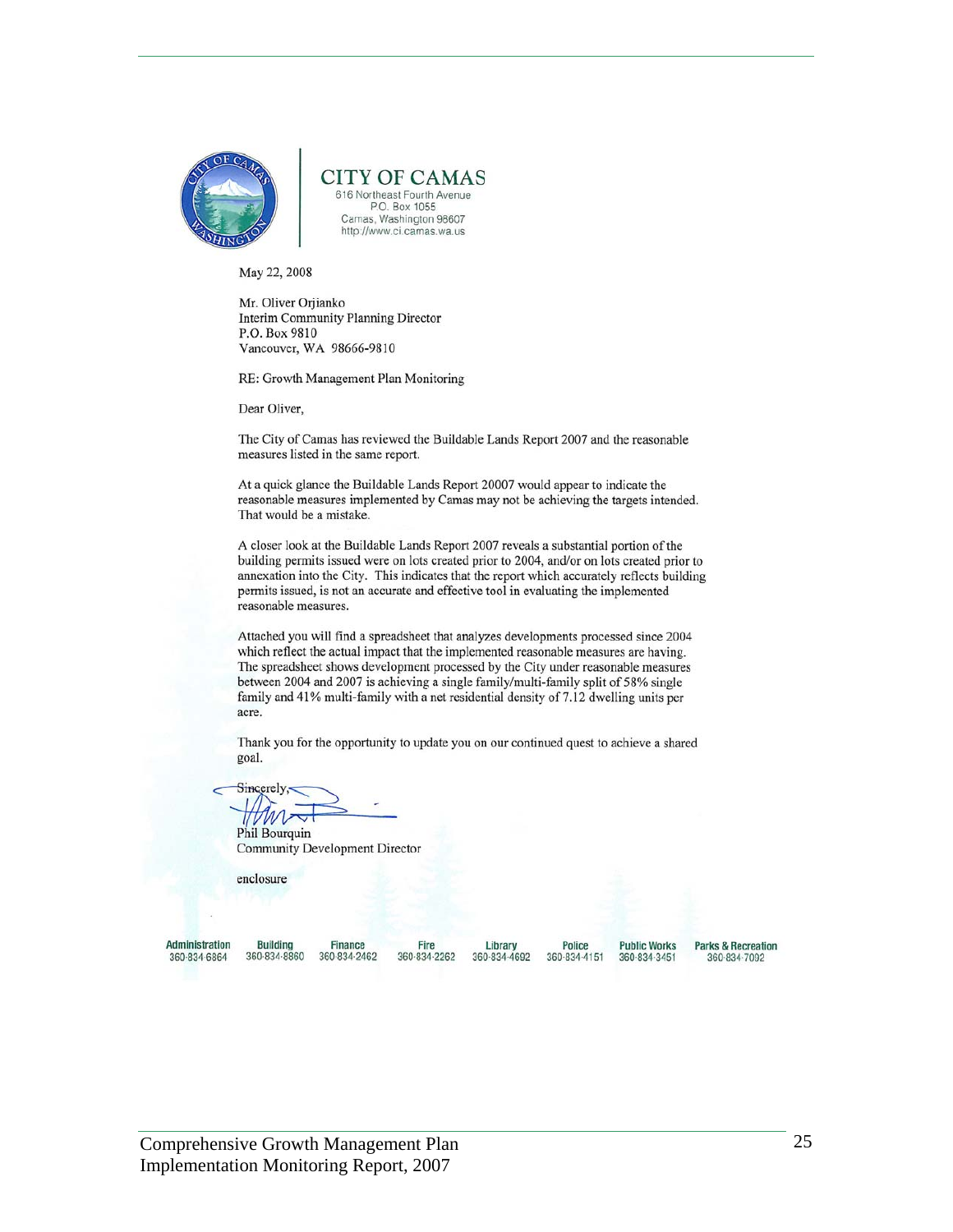| Last Update 5/20/08 |                                                                                           |                 |                                                   |                      |                  |                          |                                    |                  |                        |                      |     |
|---------------------|-------------------------------------------------------------------------------------------|-----------------|---------------------------------------------------|----------------------|------------------|--------------------------|------------------------------------|------------------|------------------------|----------------------|-----|
|                     | File Number Development Name                                                              | Zoning          | Parcel #                                          | #Lots                | #Units           | Typical<br>/Average Size | Lot Size<br>Range                  | Total<br>Acreage | Total Open 8F<br>Space |                      | MF  |
| <b>CUP04-04</b>     | Heron Ridge                                                                               | CC              | 081958-128                                        | na                   | 51               | na                       | ma                                 | 3.04             | na                     |                      | 51  |
| DR04-07             | <b>Stoneleaf Townhomes</b>                                                                | <b>MF24</b>     | 126040-000                                        | 22/ACRE              | 54               | na                       | na                                 | 9.09             | 4.43                   |                      | 54  |
| DR04-08             | Ambiance/Camas Meadows                                                                    | Overlay         | 172955-000, 172963-000                            | 16/ACRE              | 158              | ma                       | ma                                 | 14.5             | 3.527                  |                      | 158 |
| DR04-12             | Two Creeks at Camas Meadows                                                               | Overlay         | 172956-000                                        | 13/ACRE              | 123              | na                       | na                                 | 20               | 10?                    |                      | 123 |
| <b>DR05-06</b>      | Forest Terrace 18 unit                                                                    | MF18            | 85150-000                                         | 18/ACRE              | 18               | 4,000                    | 4,000                              | 0.99             | 0.85                   |                      | 18  |
| DR05-07             | <b>Cak Park Condo</b>                                                                     | MF24            | 68001-000, 88000-000,<br>87991-000                | 20/ACRE              | 14               | na                       | na                                 | 0.7              |                        |                      | 14  |
| SP05-06             | Peebles Short Plat                                                                        | R7.5            | 92232-358, 92232-360                              | 3                    | Ĵ                | 9,396                    | 7556-13,038                        | 0.65             | o                      | $\mathbf{3}$         |     |
| SP07-02             | Josey's Short Plat                                                                        | MF24            | 90956-000                                         | $\overline{z}$       | $\boldsymbol{2}$ | 5,003                    | 5000-5008                          | 0.23             | ۰                      | $\overline{2}$       |     |
| SP07-04             | Caribou Estates Short Plat                                                                | R7.5            | 92232-284, 92232-282                              | $\ddot{\phantom{1}}$ | A                | 7,450                    | 6773-8907                          | 0.24             | 0                      | $\overline{4}$       |     |
| SP07-05             | 18th Loop Short Plat                                                                      | R7.5            | 85141-002                                         | 5                    | 5                | 7,800                    | 6447-13823                         | 1.08             | ۰                      | 5                    |     |
| SP07-06             | Silva Short Plat                                                                          | R7.5            | 178133-000                                        |                      | 4                | 9,003                    | 9000-9007                          | 0.41             | 0                      | $\overline{2}$       |     |
| SUB03-01            | Drewfs Farm                                                                               | R <sub>15</sub> | 08195-030                                         | 72                   | 72               | 15,000                   | 10,500-19,700                      | 58.5             | 28                     | 72                   |     |
| SUB03-02            | akeridge North                                                                            | R10             | 847921-000                                        | 110                  | 110              | 15,000                   | 10,502-19,787                      | 67.14            | 27.5                   | 110                  |     |
| SUB03-03            | Skyview Renaiissance                                                                      | R7.5            | 127385-000, 127370-000                            | 21                   | 21               | 11,212                   | 8,803 - 16,981                     | 11.52            | 4                      | 21                   |     |
| SUB04-01            | Hillshire Subdivision                                                                     | R7.5            | 124959-000, 124975-000,<br>124976-000             | 81                   | 61               | 8,158                    | $6,029 - 12,127$                   | 13.65            | 1.65                   | 51                   |     |
| SUB04-02            | <b>Camas West Subdivision</b>                                                             | <b>R5</b>       | 83022-000. 83028-000.<br>83033-000                | 14                   | 14               | 5,000                    | $4,000 - 6,411$                    | 2.13             |                        |                      |     |
| SUB04-03            | <b>Garson Estates</b>                                                                     | R7.5            | 125401-000                                        | 18                   | 18               | 7,300                    | 6827-9000                          | 5,1              | 0                      | 14<br>18             |     |
| SUB04-04            | Lacamas Meadows PRD (line 1 of 2)                                                         | MF10            | 177664-000, 177663-000                            | 87                   | 87               | 2,489                    | 1,900 - 4,000                      | 59.1             | yes<br>15.9            |                      | 87  |
| SUB04-04            | Lacamas Meadows PRD (line 2 of 2)                                                         | R5/R10          |                                                   | 84                   | 84               | 5,106                    | $4,000 - 9,000$                    |                  |                        | 84                   |     |
| SUB04-05            | <b>Hidden Leaf Subdivision</b>                                                            | R7.5            | 127147-000                                        | 20                   | 20               | 7,660                    | $6,160 - 8,822$                    | 6.8              | 1.8                    | 20                   |     |
|                     |                                                                                           |                 | 125399-000, 125402-000<br>125403-000, 127381-000, |                      |                  |                          |                                    |                  |                        |                      |     |
| SUB04-06            | Summit @ Columbia Vista                                                                   | R7.5            | 127428-000                                        | 116                  | 116              | 7,705                    | 6,220 - 19,831                     | 32.89            | 4.04                   | 116                  |     |
| SUB04-07            | The Commons/Forest Glen                                                                   | R <sub>10</sub> | 175956-000                                        | 13                   | 13               | 10,000                   | 8,936 - 11,393                     | $\overline{4}$   | 0.25                   | 13                   |     |
| SUB05-01            | Larkspur Estates                                                                          | R7.5            | 175958-000, 175933-000,<br>175960-000             | 28                   | 28               | 8,158                    | 6029 12,127                        | 13.65            | 1.65                   | 28                   |     |
| SUB05-02            | Parker Village (Mixed Use)                                                                | cc              | 125190-000                                        | 78                   | 78               | 2,474                    | 1,600 - 5,031                      | 7.82             | 0.58                   |                      | 78  |
| SUB05-03            | Hancock Springs                                                                           | R <sub>10</sub> | 127414-000                                        |                      |                  |                          |                                    |                  |                        |                      |     |
| SUB05-04            | Hunter Ridge Subdivision                                                                  | R10             | 127744-000, 127726-000                            | 16                   | 16               | 9,623                    | 7,125 - 11,199                     | 7.9              | 2.7                    | 16                   |     |
| SUB05-05            | View at River Ridge                                                                       | R-10            | 92360-000                                         | 30<br>39             | 30<br>39         | 10,008                   | $8,907 - 11526$                    | 14.19            | 3.97                   | 30                   |     |
| SUB05-06            | <b>Laintz Estates</b>                                                                     | R10             | 175967-000                                        | 14                   | 14               | 9,174                    | 8000-12,000                        | 14.56            | 0                      | 39                   |     |
| SUB05-07            | Lacamas Pointe Subdivision                                                                | R7.5            | 178110-000, 178158-000                            | 22                   | 22               | 10,267<br>7,683          | $9,011 - 11,742$<br>5,309 - 12,480 | 5,01<br>7.24     | 0.83<br>0.92           | 14                   |     |
| SUB05-08            | Hidden Meadows                                                                            | R7.5            |                                                   | 63                   | 63               | 8,004                    | 6,872 - 13,227                     | 17,47            | 2.41                   | 22<br>63             |     |
| SUB05-09            | Lacamas Grove                                                                             | R7.5            | 175944-005                                        | 6                    | 6                | 10,449                   | 8,302 - 16,074                     | 3.2              | 0.85                   | €                    |     |
| SUB05-10            | Deerhaven (aka Loveland) Subdivision                                                      | R7.5            | 176118-000                                        | 27                   | 26               | 7,106                    | 5,251 - 9470                       | 6.22             | 0.4                    | 26                   |     |
| SUB05-11            | Hidden Leaf Phase 2 Subdivision                                                           | R7.5            | 127146-000                                        | $\overline{7}$       | 7                | 7,864                    | 7,444 - 8,384                      | 2.21             | 0.1                    |                      |     |
| SUB05-12            | Hadley's Glen Subdivision                                                                 | R7.5            | 178113-000                                        | 11                   | 11               | 7,983                    | 5,250 - 9,000                      | 298              | 0.05                   | $\ddot{\phantom{1}}$ |     |
| SUB05-14            | Belz Subdivision                                                                          | R10             | 124731-000, 124784-000                            | 107                  | 107              | na                       | $6,338 - 15,000$                   | 36.9             | 7.93                   | 107                  |     |
| SUB05-15            | Lake Hills PRD                                                                            | R10             | 84840-000                                         | 80                   | 80               | 7,239                    | 3,200-18,000                       | 25.1             | 6, 4                   | 48                   | 30  |
| SUB05-16            | The Hills at Round Lake                                                                   | R7.5            | 123228-000, 122997-000                            | 455                  | 455              | 8,004                    | 6,872-13,227                       | 90.18            | 14.3                   | 276                  | 179 |
| SUB06-01            | Sunrise Vista Subdivision                                                                 | R6              | 81958-103                                         | 5                    | 5                | 7,055                    | $6,666 - 8,563$                    | 0.81             | <b>NONE</b>            |                      | O   |
| SUB06-02            | Windust MeadowsPRD (Millshore)                                                            | R7.5            | 123832-000, 178250-000                            | 199                  | 199              | 7156 SFR<br>3,369<br>ROW | 3,100-12,579                       | 49.5             | 11.2                   | 110                  | 89  |
|                     |                                                                                           |                 | 53041-000, 53145-000,                             |                      |                  |                          |                                    |                  |                        |                      |     |
| SUB08-03            | <b>Osprey Landing</b>                                                                     | MF-18           | 83034-000, 83004-000,<br>83138-000                | 33                   | 33               | 3,500                    | 3000-5943                          | 3.04             |                        |                      | 33  |
| SUB06-04            | <b>Logan Place</b>                                                                        | $_{\rm cc}$     | 81958-002, 81958-110                              | 34                   | 34               | 2,800                    | 1,401-5,770                        | 4.45             | 0.06                   | 27                   | 7   |
| SUB05-05            | LaDonna Subdivision                                                                       | R-10            | 12738-005, 127386-010                             | 6                    | 6                | 9,633                    | 1,199-8,871                        | 1.47             |                        | 6                    |     |
| SUB06-06            | Vista Pointe                                                                              | R-10            | 127444-000, 127434-007                            | 11                   | 11               | 9,680                    | 8,142-13,977                       | 3.25             |                        | 11                   |     |
| SUB06-07            | Brady Road Subdiv.                                                                        | $R-5$           | 125185-000, 125186-000                            | 29                   | 29               | 5,623                    | 5,003-7,295                        | 8.9              | 3.3                    | 29                   |     |
| SUB06-06            | Breckenridge                                                                              | R7.5            | 125647-000, 125848-000,<br>12560-000, 125636-000  | 37                   | 37               | 7,910                    |                                    |                  |                        |                      |     |
|                     |                                                                                           |                 | 87412-000, 89894-000,                             |                      |                  |                          | 6,000-11,000                       | 11               | 1.22                   | 37                   |     |
| SUB06-09            | Province Estates                                                                          | R-10            | 87400-000, 87402-000<br>85140-000, 85136-000,     | 41                   | 41               | 8,973                    | 7000-15,890                        | 11.8             | yes                    | 41                   |     |
| SUB06-10            | 7th Avenue Townhomes                                                                      | MF-18           | 85169-000                                         | 12                   | 12               | 2,493                    | 2144-3628                          | 0.92             | 0                      | 12                   |     |
| 8UB07-02            | <b>Coopers Glen</b>                                                                       | R10             | 127355-000                                        | 10                   | 10               | 10,000                   | 7000-12000                         | 2.69             | yes                    | 10                   |     |
|                     |                                                                                           |                 |                                                   |                      |                  |                          |                                    |                  |                        |                      |     |
|                     | Totals (includes developments applied prior to 2004 Comp. Plan approved in 2004 or later) |                 |                                                   | 2,024                | 2,441            |                          |                                    | 657              | 147                    | 1,516                | 921 |
|                     | Totals (includes developments submitted pursuant to 2004 Comp. Plan)                      |                 |                                                   | 1,796                | 2,228            |                          |                                    | 519.36           | 87.79                  | 1303                 | 921 |

New Development since<br>adoption of 2004 Comp.<br>Plan<br>2,228 units<br>5,303 SF (58%)<br>921 MF (41%)

Density 7.12 units per net<br>acre (27.6%<br>infrastructure)

Net acres(2004<br>comp plan): Goose<br>les cricallopen<br>space and 20%<br>infrastructure. 313<br>Net Density - ar acre based on 20% i (519.36-87.79)<br>less 27.5%) 430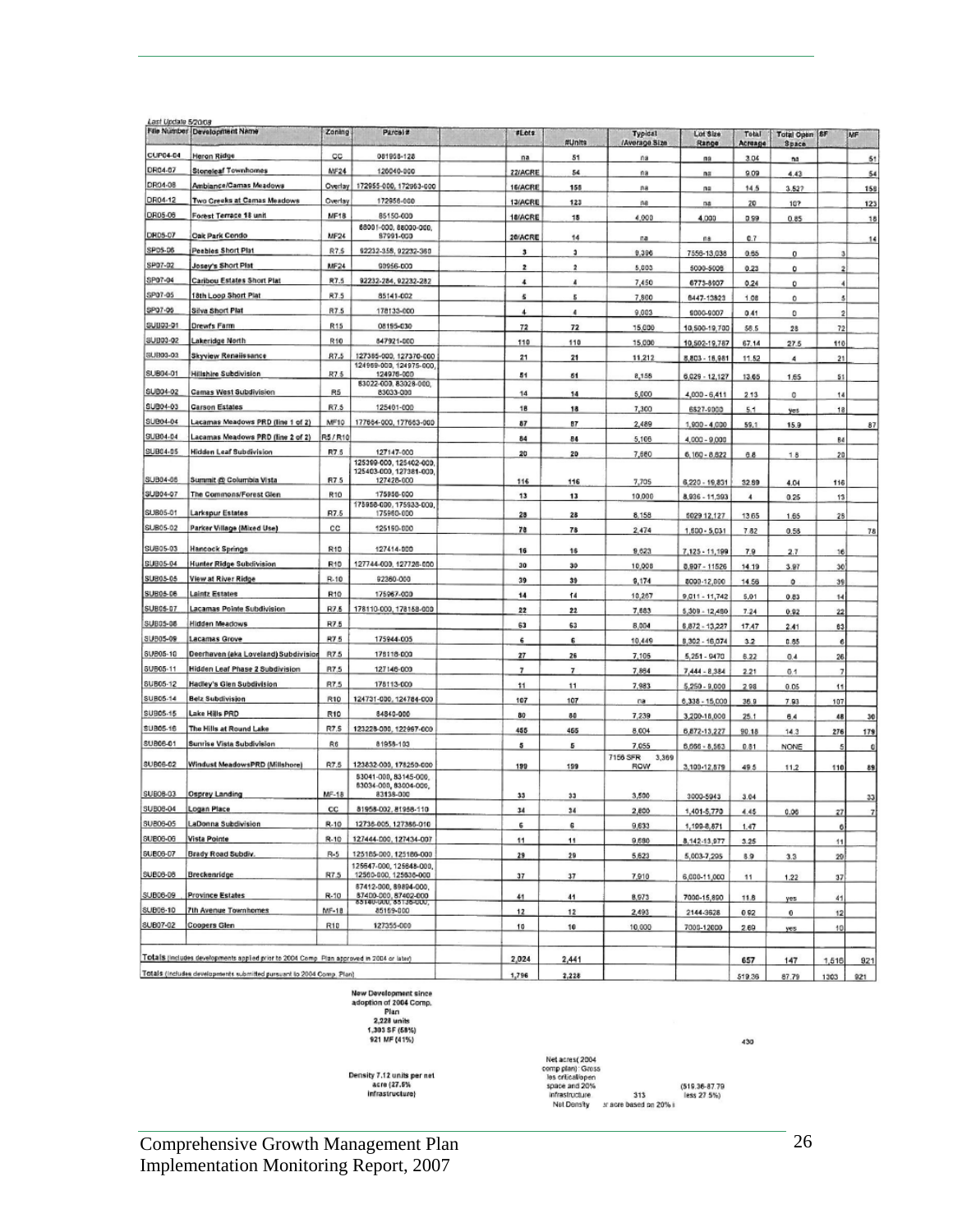

P.O. Box 1995 Vancouver, WA 98668-1995 www.ci.vancouver.wa.us

TO: Gary Albrecht and Oliver Orjiako, Clark County Community Planning FROM: Bryan Snodgrass, Vancouver Community Planning DATE: June 6, 2008 SUBJECT: Vancouver densities

As requested in Oliver's April 18, 2008 letter, here is our latest information on observed densities and reasonable measures to date.

- The 2007 County Residential Summary Report referenced in the letter reports that 51.7% of housing units constructed in Vancouver were multi-family, resulting in a combined SFR/MFR density of 9.6 units per acre in the City. These city figures are consistent with Countywide Planning Policy goals of an 8 unit/acre average density, with at least 25% multi-family housing. As such we have not pursued additional reasonable measures in our area pursuant to RCW 36.70A.215.
- The 2007 County reporting shows the unincorporated portion of the VUGA achieving an 88/12 SFR to MFR split and combined density of 6.9 units per acre. The total VUGA figures were consistent with Countywide Planning Policy goals for housing mix (30.2 of new units were MFR) and close on combined density (7.9 total units per acre).
- This development pattern is generally consistent with earlier data from our own monitoring. Vancouver's 2007 Monitoring Report indicated that in 2005 and 2006, the City achieved a 40/60 SFR/MFR split, with a combined density of 9.4 units per acre. During this time the unincorporated VUGA achieved an 89/11 SFR to MFR split, with a combined density of 6.8 units per acre. The total VUGA achieved a 70/30 split and combined density of 7.6 units per acre. We have not compiled 2007 data.
- As per our interlocal agreement with the County, we look forward to developing more common reporting methodologies, and developing and pursuing density goals for the incorporated and unincorporated portions of the VUGA.